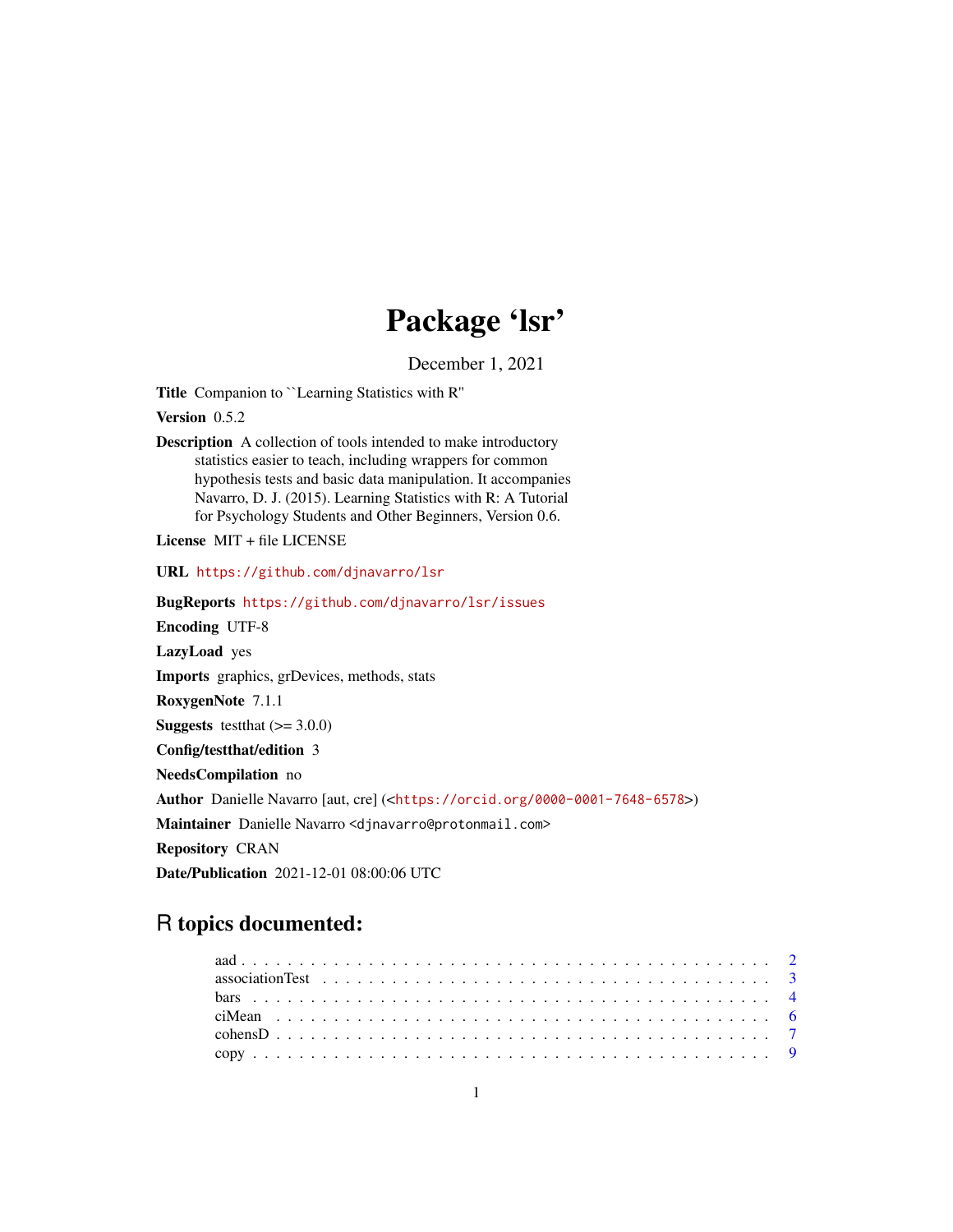<span id="page-1-0"></span>

|                                                                                                             | 12  |
|-------------------------------------------------------------------------------------------------------------|-----|
|                                                                                                             | 13  |
|                                                                                                             | 14  |
|                                                                                                             | 15  |
|                                                                                                             | 16  |
|                                                                                                             | 17  |
|                                                                                                             | 19  |
|                                                                                                             | 20  |
|                                                                                                             | 21  |
|                                                                                                             | 22  |
| $permute Levels \ldots \ldots \ldots \ldots \ldots \ldots \ldots \ldots \ldots \ldots \ldots \ldots \ldots$ | 24  |
|                                                                                                             | 25  |
|                                                                                                             | 26  |
|                                                                                                             | 27  |
|                                                                                                             | 28  |
|                                                                                                             | 28  |
|                                                                                                             | 29  |
|                                                                                                             | 29  |
|                                                                                                             | 30  |
|                                                                                                             | 31  |
|                                                                                                             | 32  |
|                                                                                                             | 33  |
|                                                                                                             | 34  |
|                                                                                                             | 35  |
|                                                                                                             | -36 |
|                                                                                                             |     |

#### **Index** [39](#page-38-0)

aad *Mean (average) absolute deviation from the mean*

# Description

Calculates the mean absolute deviation from the sample mean

# Usage

 $aad(x, na.rm = FALSE)$ 

# Arguments

|       | A vector containing the observations.                                                            |
|-------|--------------------------------------------------------------------------------------------------|
| na.rm | A logical value indicating whether or not missing values should be removed.<br>Defaults to FALSE |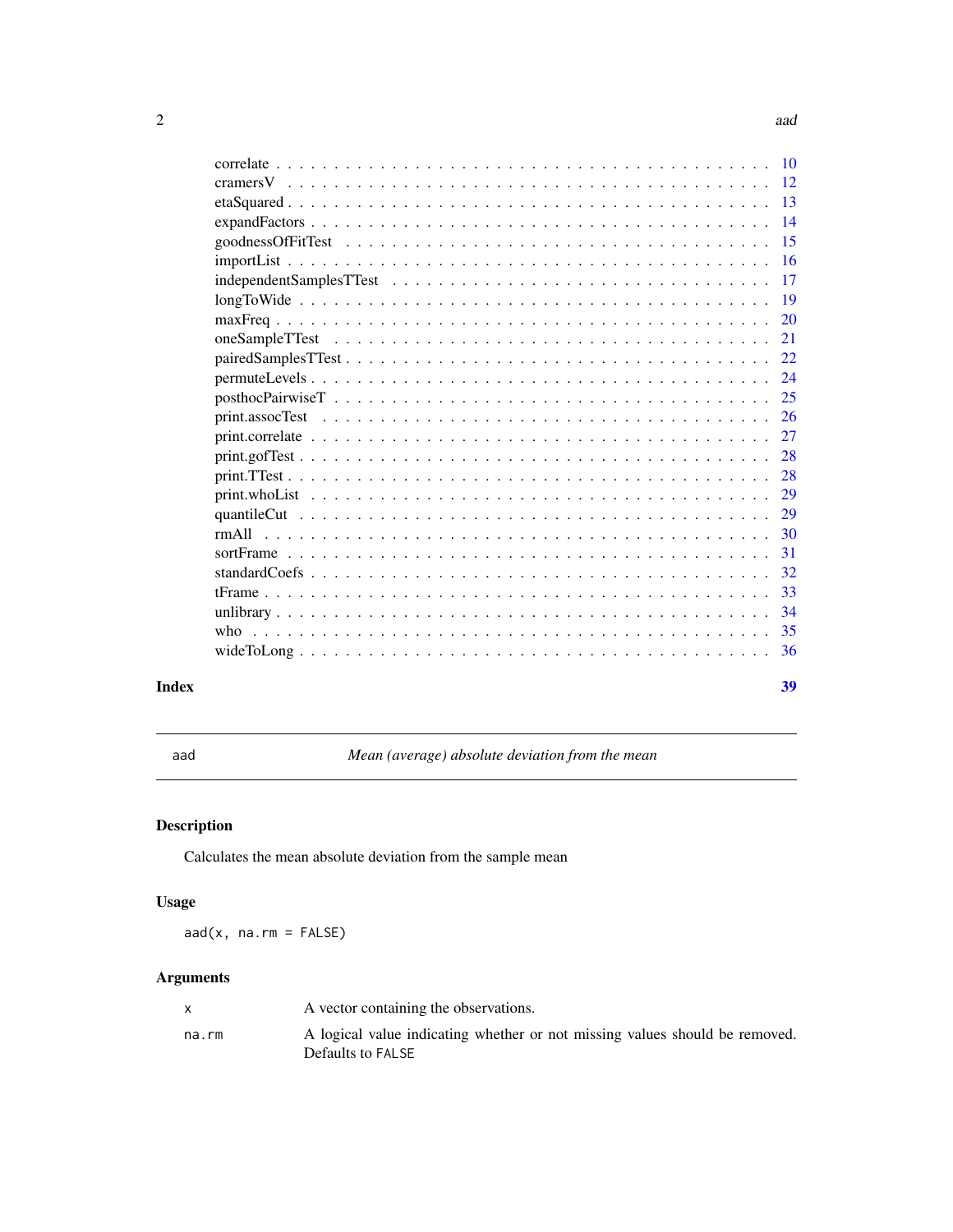# <span id="page-2-0"></span>associationTest 3

# Details

The aad function calculates the average (i.e. mean) absolute deviation from the mean value of x, removing NA values if requested by the user. It exists primarily to simplify the discussion of descriptive statistics during an introductory stats class.

### Value

Numeric

# Examples

```
# basic usage
X \leftarrow c(1, 3, 6) # data
aad(X) # returns a value of 1.777
# removing missing data
X \leq -c(1, 3, NA, 6) # data
aad(X) # returns NA
aad(X, na.rm = TRUE) # returns 1.777
```
<span id="page-2-1"></span>

| associationTest |  | Chi-square test of association / independence |  |
|-----------------|--|-----------------------------------------------|--|
|-----------------|--|-----------------------------------------------|--|

#### Description

Convenience function that runs a chi-square test of association/independence. This is a wrapper function intended to be used for pedagogical purposes only.

## Usage

```
associationTest(formula, data = NULL)
```
#### Arguments

| formula | One-sided formula specifying the two variables (required). |
|---------|------------------------------------------------------------|
| data    | Optional data frame containing the variables.              |

# Details

The associationTest function runs the chi-square test of association on the variables specified in the formula argument. The formula must be a one-sided formula of the form ~variable1 + variable2, and both variables must be factors.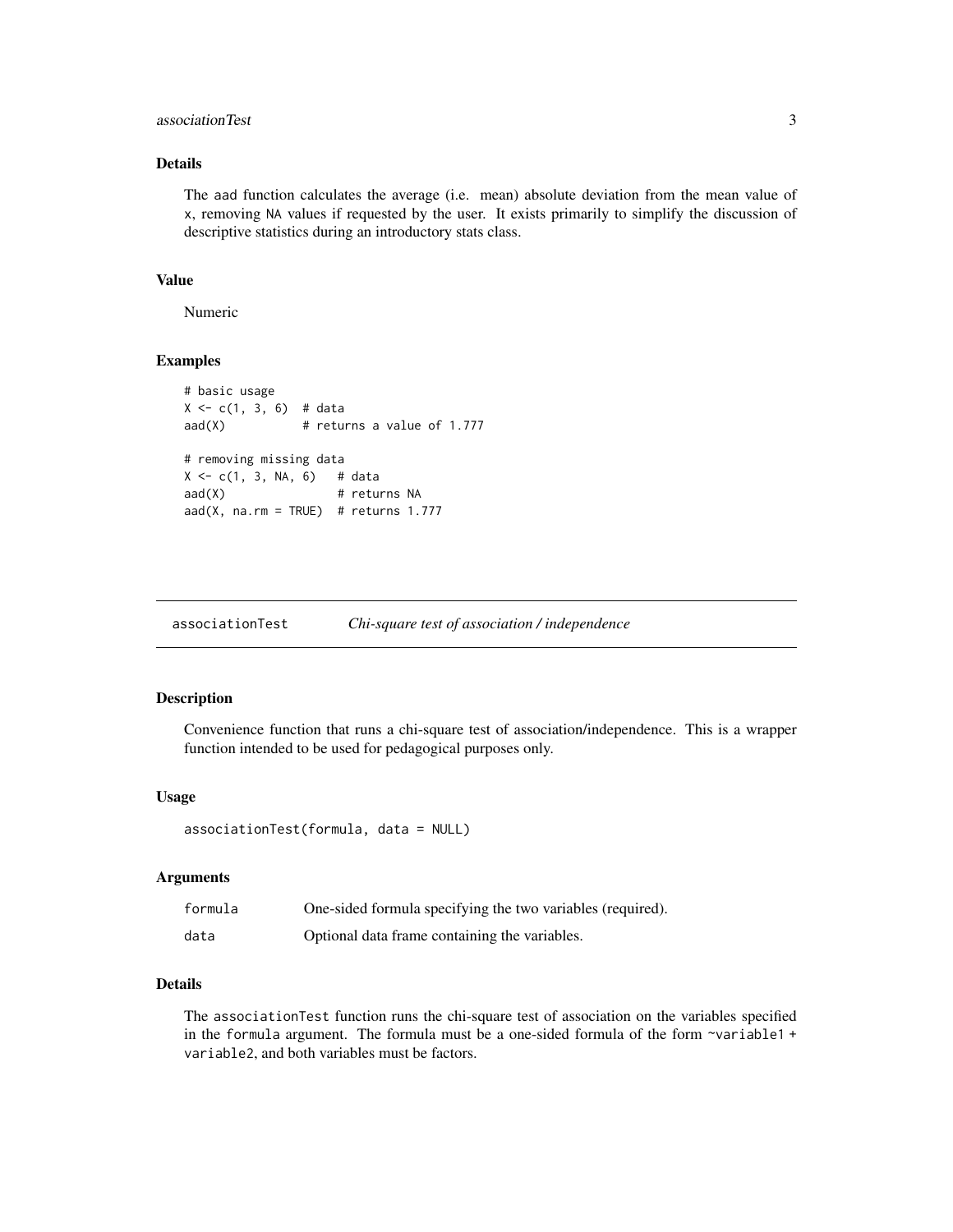# <span id="page-3-0"></span>Value

An object of class 'assocTest'. When printed, the output is organised into six short sections. The first section lists the name of the test and the variables included. The second lists the null and alternative hypotheses for the test. The third shows the observed contingency table, and the fourth shows the expected contingency table under the null. The fifth prints out the test results, and the sixth reports an estimate of effect size.

# Examples

```
df <- data.frame(
gender=factor(c("male","male","male","male","female","female","female")),
answer=factor(c("heads","heads","heads","heads","tails","tails","heads"))
)
```

```
associationTest(\sim gender + answer, df)
```
# bars *Grouped Bar Plots with Error Bars*

# Description

Grouped bar plots with error bars

#### Usage

```
bars(
  formula,
  data = NULL,heightFun = mean,errorFun = ciMean,
  yLabel = NULL,
  xLabels = NULL,
 main = "",ylim = NULL,
  barFillColour = NULL,
  barLineWidth = 2,
  barLineColour = "black",
  barSpaceSmall = 0.2,
  barSpecBig = 1,
  legendLabels = NULL,
  legendDownShift = 0,
  legendLeftShift = 0,
  errorBarLineWidth = 1,
  errorBarLineColour = "grey40",
  errorBarWhiskerWidth = 0.2
)
```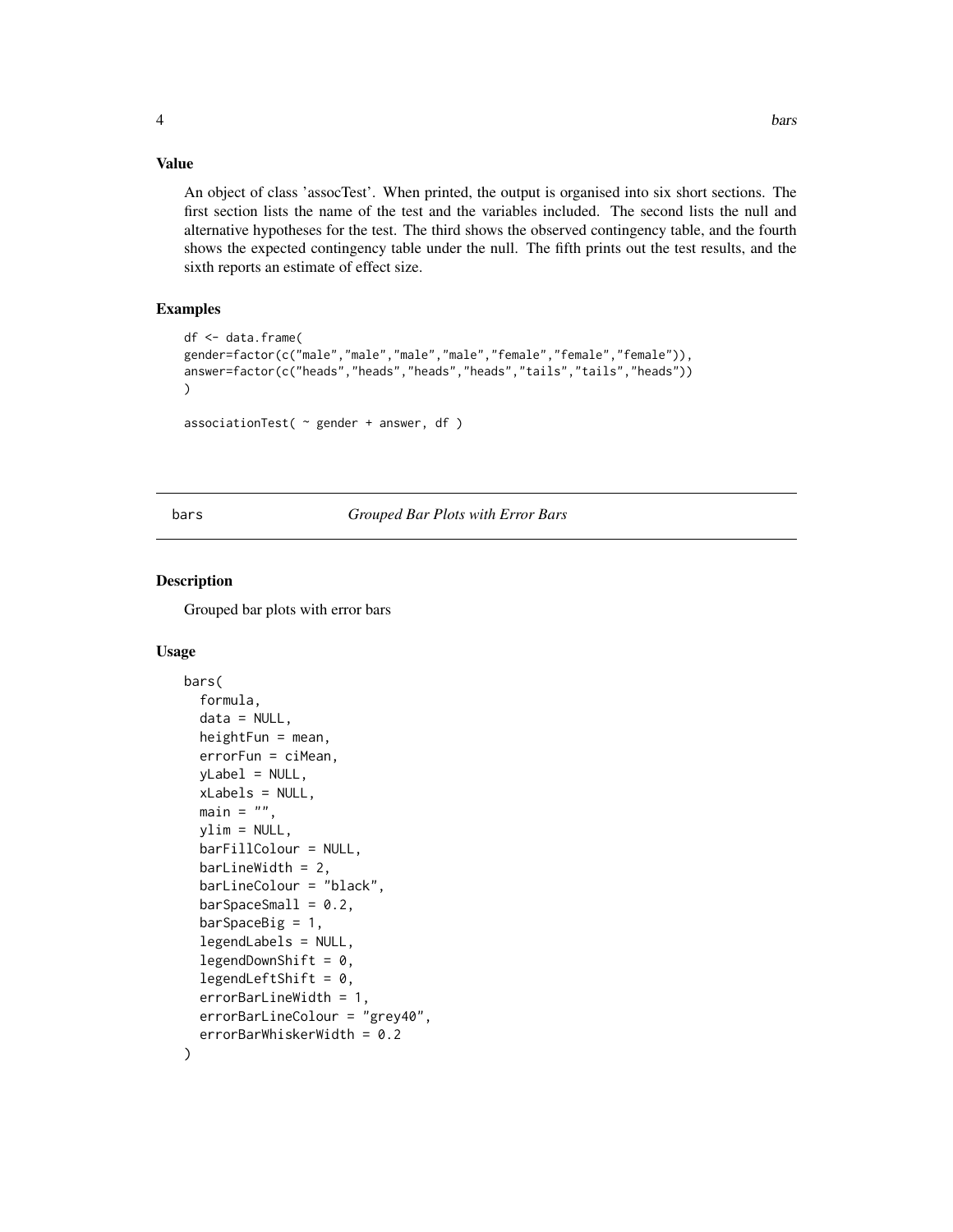#### bars 5

# Arguments

| formula                                         | A two-sided formula specifying the response variable and the grouping factors                                                                                                        |  |  |
|-------------------------------------------------|--------------------------------------------------------------------------------------------------------------------------------------------------------------------------------------|--|--|
| data                                            | An optional data frame containing the variables                                                                                                                                      |  |  |
| heightFun                                       | The function used to calculate the bar height for a group (default=mean)                                                                                                             |  |  |
| errorFun                                        | The function used to calculate the error bar for a group (default=ciMean). No<br>bars drawn if errorFun=FALSE                                                                        |  |  |
| yLabel                                          | The y-axis label (defaults to the name of the response variable)                                                                                                                     |  |  |
| xLabels                                         | The x-axis bar labels (defaults to factor labels of the appropriate grouping vari-<br>able)                                                                                          |  |  |
| main                                            | The plot title                                                                                                                                                                       |  |  |
| ylim                                            | The y-axis limit: lower bound defaults to 0, default upper bound estimated                                                                                                           |  |  |
| barFillColour                                   | The colours to fill the bars (defaults to a rainbow palette with saturation .3)                                                                                                      |  |  |
| barLineWidth                                    | The width of the bar border lines (default=2)                                                                                                                                        |  |  |
| barLineColour                                   | The colour of the bar border lines (default="black")                                                                                                                                 |  |  |
| barSpaceSmall                                   | The size of the gap between bars within a cluster, as a proportion of bar width<br>$(default=.2)$                                                                                    |  |  |
| barSpaceBig                                     | The size of the gap separating clusters of bars, as a proportion of bar width<br>$(default=1)$                                                                                       |  |  |
| legendLabels                                    | The text for the legend (defaults to factor labels of the appropriate grouping<br>variable). No legends drawn if legendLabels=FALSE or if only one grouping<br>variable is specified |  |  |
| legendDownShift                                 |                                                                                                                                                                                      |  |  |
|                                                 | How far below the top is the legend, as proportion of plot height? (default=0)                                                                                                       |  |  |
| legendLeftShift                                 |                                                                                                                                                                                      |  |  |
|                                                 | How far away from the right edge is the legend, as proportion of plot? (de-<br>$fault=0)$                                                                                            |  |  |
| errorBarLineWidth                               |                                                                                                                                                                                      |  |  |
|                                                 | The line width for the error bars (default=1)                                                                                                                                        |  |  |
| errorBarLineColour                              |                                                                                                                                                                                      |  |  |
| The colour of the error bars (default="grey40") |                                                                                                                                                                                      |  |  |
| errorBarWhiskerWidth                            |                                                                                                                                                                                      |  |  |
|                                                 | The width of error bar whiskers, as proportion of bar width (default=.2)                                                                                                             |  |  |

# Details

Plots group means (or other function, if specified) broken down by one or two grouping factors. Confidence intervals (or other function) are plotted. User specifies a two sided formula of the form response  $\sim$  group1 + group2, where response must be numeric and group1 and group2 are factors. The group1 variable defines the primary separation on the x-axis, and the x-axis labels by default print out the levels of this factor. The group2 variable defines the finer grain separation, and the legend labels correspond to the levels of this factor. Note that group2 is optional.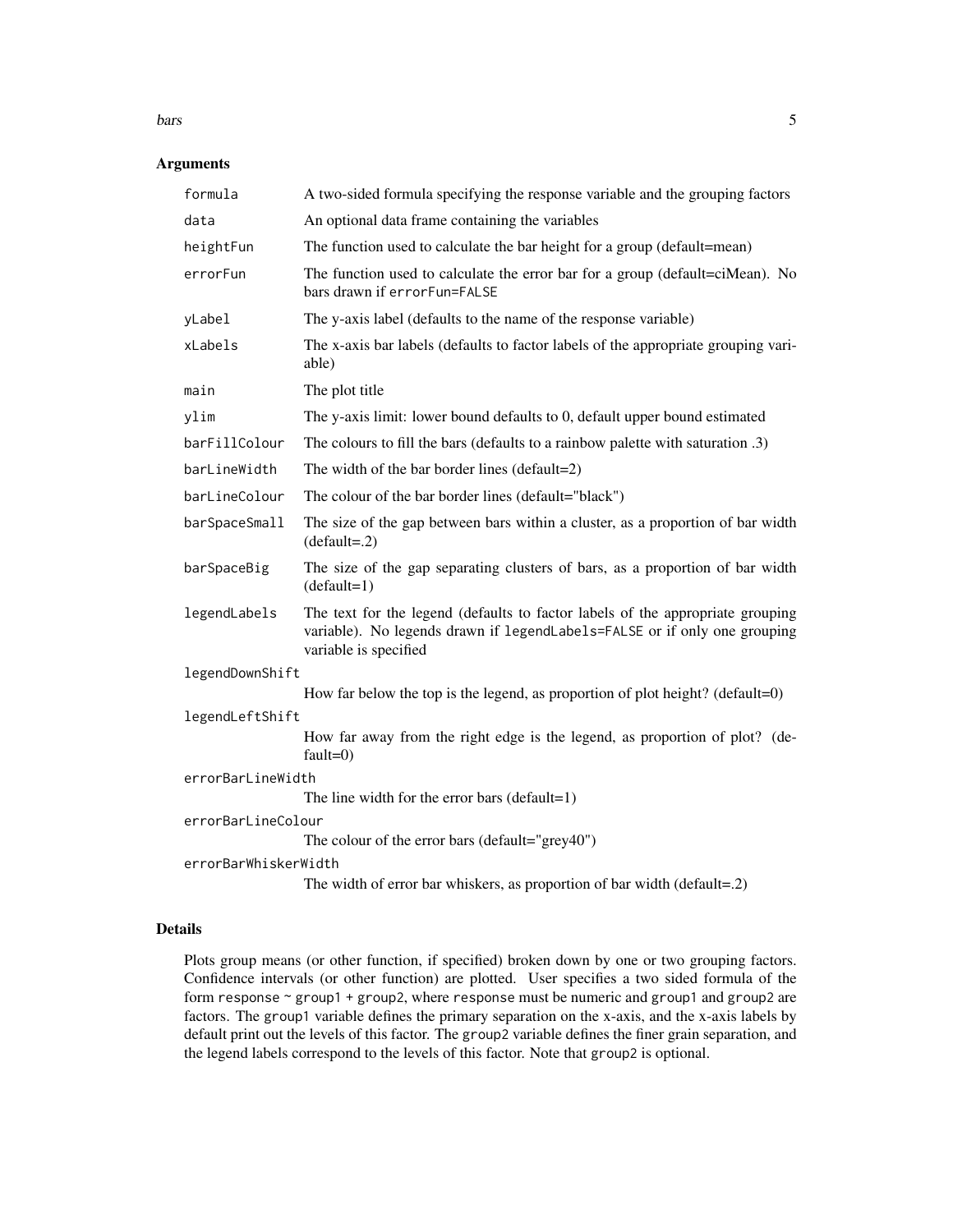#### <span id="page-5-0"></span>Value

Invisibly returns a data frame containing the factor levels, group means and confidence intervals. Note that this function is usually called for its side effects.

| ciMean |  |  |  |
|--------|--|--|--|
|--------|--|--|--|

#### Confidence interval around the mean

# Description

Calculates confidence intervals for the mean of a normally-distributed variable.

#### Usage

 $ciMean(x, conf = 0.95, na.rm = FALSE)$ 

#### Arguments

|       | A numeric vector, data frame or matrix containing the observations.                       |
|-------|-------------------------------------------------------------------------------------------|
| conf  | The level of confidence desired. Defaults to a 95% confidence interval                    |
| na.rm | Logical value indicating whether missing values are to be removed. Defaults to<br>FAI SF. |

# Details

This function calculates the confidence interval for the mean of a variable (or set of variables in a data frame or matrix), under the standard assumption that the data are normally distributed. By default it returns a 95% confidence interval (conf =  $0.95$ ) and does not remove missing values  $(na.rm = FALSE).$ 

#### Value

The output is a matrix containing the lower and upper ends of the confidence interval for each variable. If a data frame is specified as input and contains non-numeric variables, the corresponding rows in the output matrix have NA values.

| $X \leq -c(1, 3, 6)$                                  | # data                                                |
|-------------------------------------------------------|-------------------------------------------------------|
| $c$ iMean $(X)$                                       | # 95 percent confidence interval                      |
| $ciMean(X, conf = .8)$                                | # 80 percent confidence interval                      |
| confint( $lm(X \sim 1)$ )                             | # for comparison purposes                             |
| $X \leq C(1, 3, NA, 6)$<br>$cifMean(X, na.rm = TRUE)$ | # data with missing values<br># remove missing values |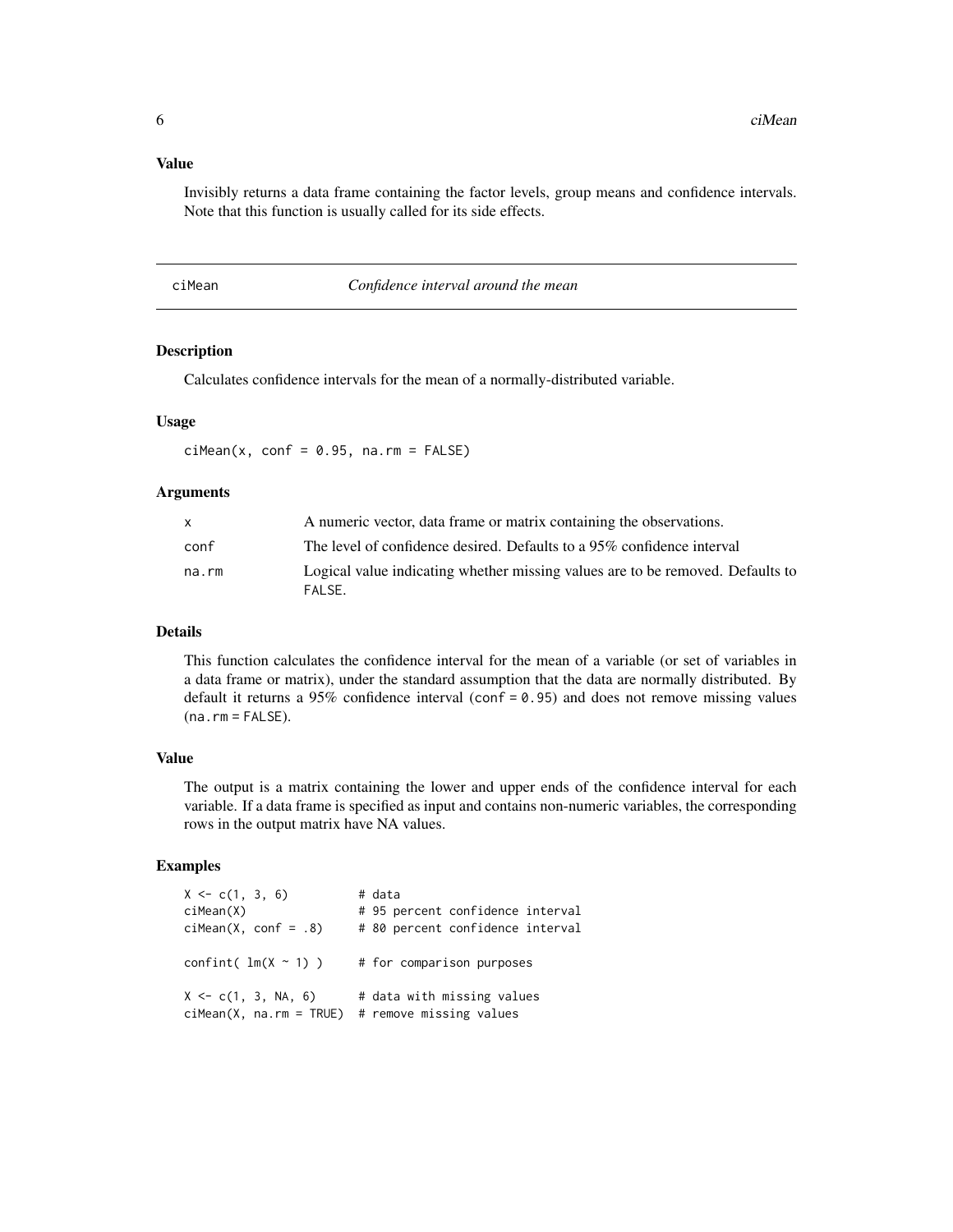<span id="page-6-1"></span><span id="page-6-0"></span>

#### Description

Calculates the Cohen's d measure of effect size.

#### Usage

```
cohensD(
  x = NULL,y = NULL,data = NULL,method = "pooled",
  mu = 0,
  formula = NULL
)
```
# Arguments

| $\mathsf{x}$ | A numeric variable containing the data for group 1, or possibly a formula of the<br>form outcome $\sim$ group                                                                                       |
|--------------|-----------------------------------------------------------------------------------------------------------------------------------------------------------------------------------------------------|
| <b>y</b>     | If $x$ is a numeric variable, the y argument should be a numeric variable contain-<br>ing the data for group 2. If a one-sample calculation is desired, then no value for<br>y should be specified. |
| data         | If $x$ is a formula, then data is an optional argument specifying data frame con-<br>taining the variables in the formula.                                                                          |
| method       | Which version of the d statistic should we calculate? Possible values are "pooled"<br>(the default), "x.sd", "y.sd", "corrected", "raw", "paired" and "unequal".<br>See below for specifics.        |
| mu           | The "null" value against which the effect size should be measured. This is almost<br>always $0$ (the default), so this argument is rarely specified.                                                |
| formula      | An alias for x if a formula input is used. Included for the sake of consistency<br>with the t. test function.                                                                                       |

### Details

The cohensD function calculates the Cohen's d measure of effect size in one of several different formats. The function is intended to be called in one of two different ways, mirroring the t.test function. That is, the first input argument x is a formula, then a command of the form cohens $D(x)$  $=$  outcome~group, data  $=$  data. frame) is expected, whereas if x is a numeric variable, then a command of the form cohens $D(x = group1, y = group2)$  is expected.

The method argument allows the user to select one of several different variants of Cohen's d. Assuming that the original t-test for which an effect size is desired was an independent samples t-test (i.e., not one sample or paired samples t-test), then there are several possibilities for how the normalising term (i.e., the standard deviation estimate) in Cohen's d should be calculated. The most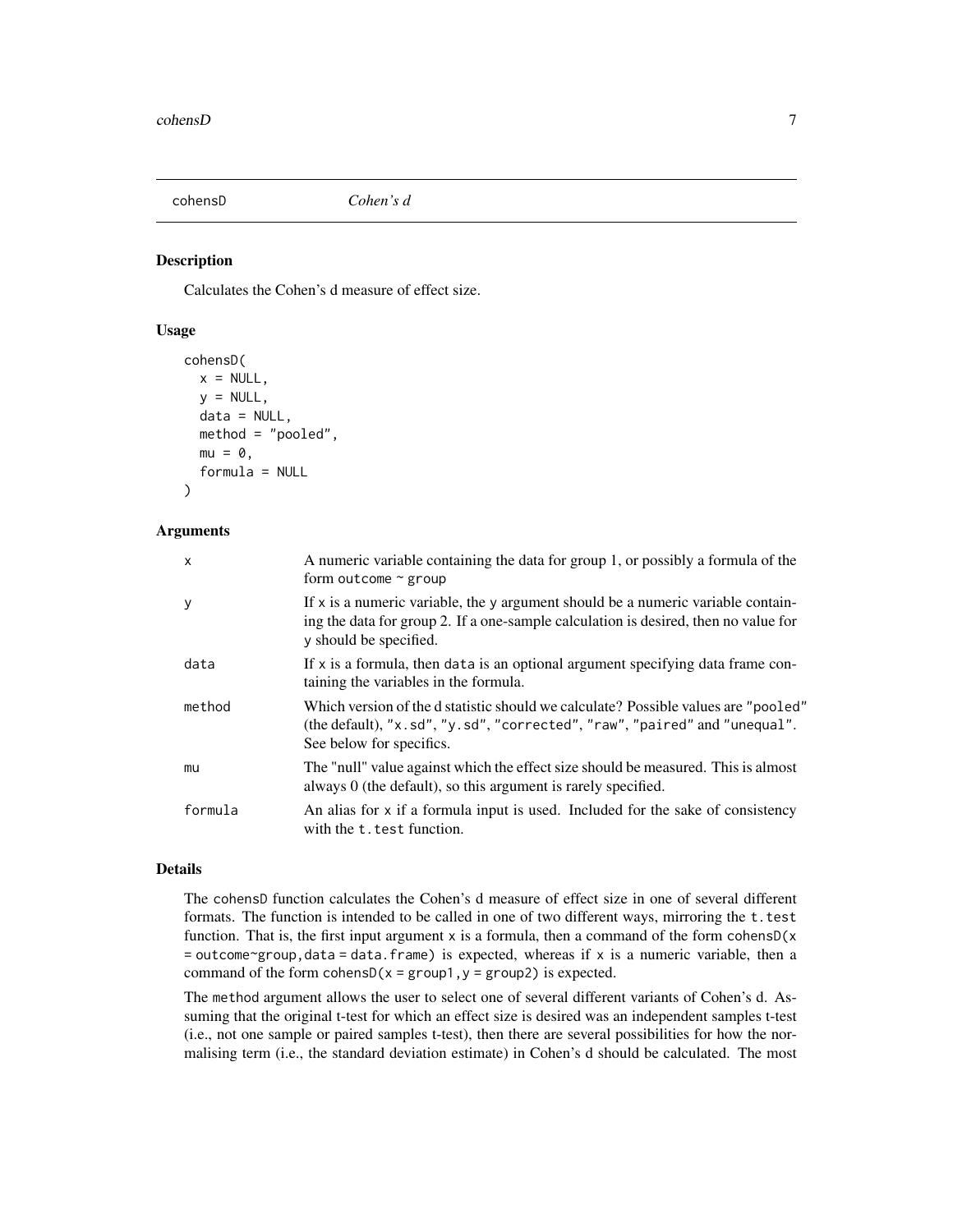commonly used method is to use the same pooled standard deviation estimate that is used in a Student t-test (method = "pooled", the default). If method = "raw" is used, then the same pooled standard deviation estimate is used, except that the sample standard deviation is used (divide by N) rather than the unbiased estimate of the population standard deviation (divide by N-2). Alternatively, there may be reasons to use only one of the two groups to estimate the standard deviation. To do so, use method = " $x$ . sd" to select the x variable, or the first group listed in the grouping factor; and method  $=$  "y.sd" to normalise by y, or the second group listed in the grouping factor. The last of the "Student t-test" based measures is the unbiased estimator of d (method = "corrected"), which multiplies the "pooled" version by (N-3)/(N-2.25).

For other versions of the t-test, there are two possibilities implemented. If the original t-test did not make a homogeneity of variance assumption, as per the Welch test, the normalising term should mirror the Welch test (method = "unequal"). Or, if the original t-test was a paired samples t-test, and the effect size desired is intended to be based on the standard deviation of the differences, then method = "paired" should be used.

The last argument to cohensD is mu, which represents the mean against which one sample Cohen's d calculation should be assessed. Note that this is a slightly narrower usage of mu than the  $t$ . test function allows. cohensD does not currently support the use of a non-zero mu value for a pairedsamples calculation.

#### Value

Numeric variable containing the effect size, d. Note that it does not show the direction of the effect, only the magnitude. That is, the value of d returned by the function is always positive or zero.

#### References

Cohen, J. (1988). Statistical power analysis for the behavioral sciences (2nd ed.). Hillsdale, NJ: Lawrence Erlbaum Associates.

```
# calculate Cohen's d for two independent samples:
gradesA \leq c(55, 65, 65, 68, 70) # 5 students with teacher A
gradesB \leq c(56, 60, 62, 66) # 4 students with teacher B
cohensD(gradesA, gradesB)
# calculate Cohen's d for the same data, described differently:
grade \leq \leq (55, 65, 65, 68, 70, 56, 60, 62, 66) # grades for all students
```

```
teacher <- c("A", "A", "A", "A", "A", "B", "B", "B", "B", "B")# teacher for each student
cohensD(grade ~ teacher)
```

```
# calculate Cohen's d for two paired samples:
pre \leq c(100, 122, 97, 25, 274) # a pre-treatment measure for 5 cases
post <- c(104, 125, 99, 29, 277) # the post-treatment measure for the same 5 cases
cohensD(pre, post, method = "paired") # ... explicitly indicate that it's paired, or else
cohensD(post - pre) # ... do a "single-sample" calculation on the difference
```

```
# support for data frames:
exams <- data.frame(grade, teacher)
cohensD(exams$grade ~ exams$teacher) # using $
```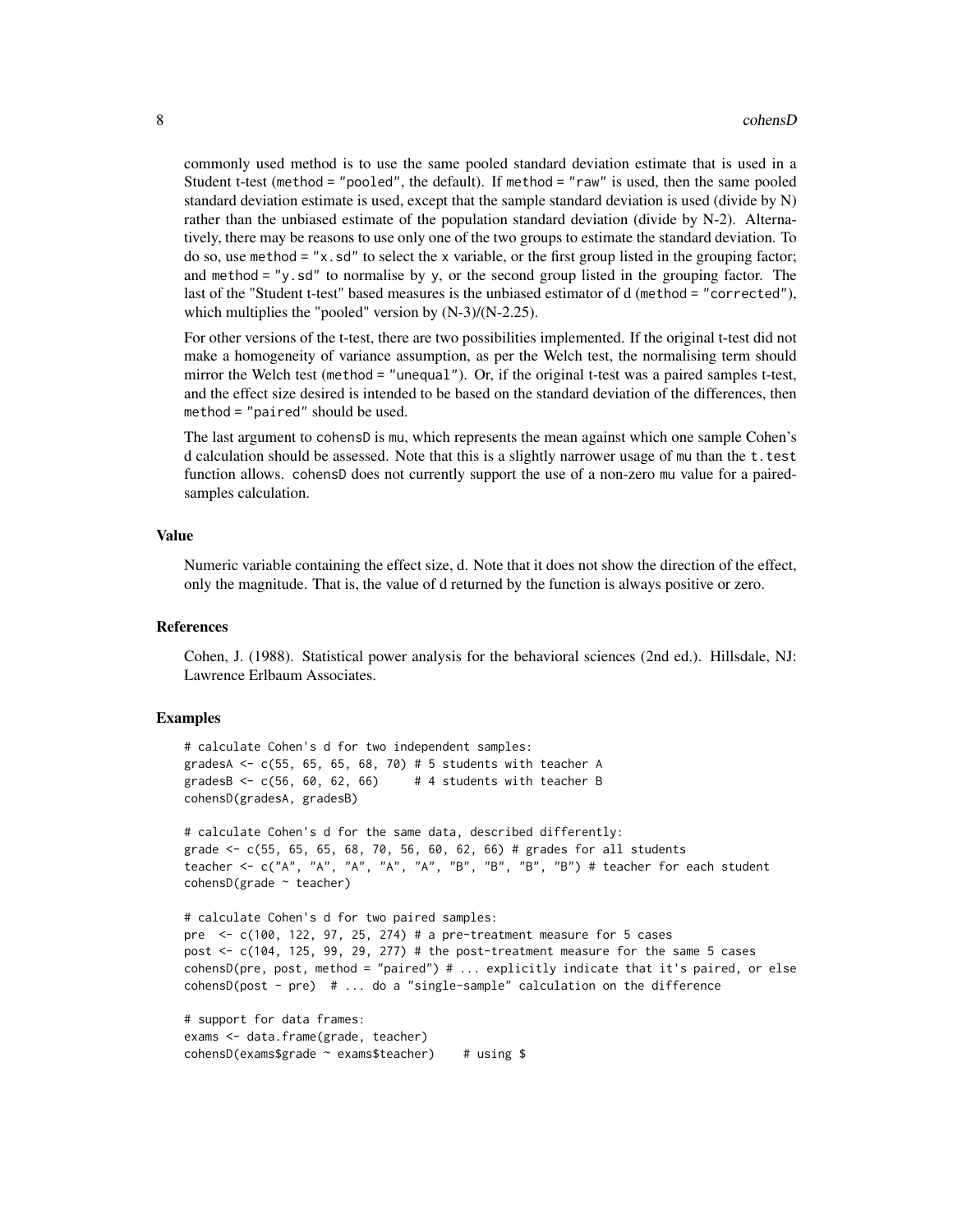<span id="page-8-0"></span>cohensD(grade  $\sim$  teacher, data = exams) # using the 'data' argument

#### copy *Copies a vector into a matrix*

#### Description

Copies a vector into a matrix

#### Usage

```
colCopy(x, times, dimnames = NULL)
rowCopy(x, times, dimnames = NULL)
```
#### Arguments

| X        | The vector to be copied.                        |
|----------|-------------------------------------------------|
| times    | Number of copies of the vector to bind together |
| dimnames | List specifying row and column names            |

#### Details

This is a convenience function for binding together multiple copies of the same vector. The intended usage is for situations where one might ordinarily use rbind or cbind, but the work is done by the matrix function. Instead of needing to input multiple copies of the input vector x (as one would for rbind), one only needs to specify the number of times that the vector should be copied.

# Value

For rowCopy, the output is a matrix with times rows and length $(x)$  columns, in which each row contains the vector x. For colCopy, each column corresponds to the vector x.

```
#Example 1: basic usage
data \leq c(3,1,4,1,5)rowCopy( data, 4 )
colCopy( data, 4 )
#Example 2: attach dimension names
dnames <- list( rows = c("r1","r2","r3"), cols = c("c1","c2","c3","c4","c5") )
rowCopy( data,3,dnames )
```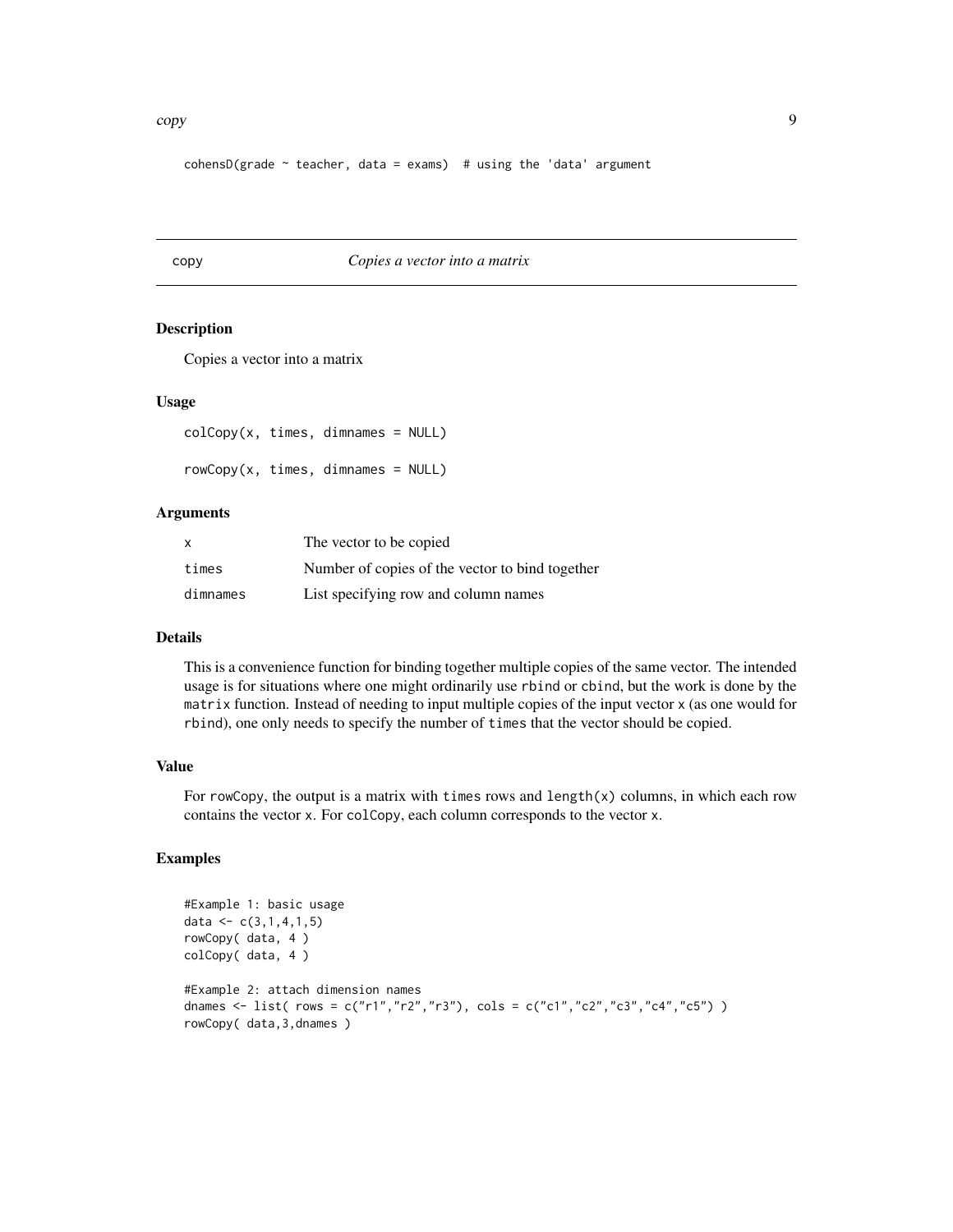#### <span id="page-9-0"></span>**Description**

Computes a correlation matrix and runs hypothesis tests with corrections for multiple comparisons

#### Usage

```
correlate(
  x,
 y = NULL,
  test = FALSE,corr.method = "pearson",
  p.adjust.method = "holm"
)
```
#### Arguments

| $\mathsf{x}$    | Matrix or data frame containing variables to be correlated                                                                                         |  |  |
|-----------------|----------------------------------------------------------------------------------------------------------------------------------------------------|--|--|
| y               | Optionally, a second set of variables to be correlated with those in x                                                                             |  |  |
| test            | Should hypothesis tests be displayed? (Default=FALSE)                                                                                              |  |  |
| corr.method     | What kind of correlations should be computed? Default is "pearson", but<br>"spearman" and "kendall" are also supported                             |  |  |
| p.adjust.method |                                                                                                                                                    |  |  |
|                 | What method should be used to correct for multiple comparisons. Default value<br>is "holm", and the allowable values are the same as for p. adjust |  |  |

# Details

The correlate function calculates a correlation matrix between all pairs of variables. Much like the cor function, if the user inputs only one set of variables (x) then it computes all pairwise correlations between the variables in x. If the user specifies both x and y it correlates the variables in x with the variables in y.

Unlike the cor function, correlate does not generate an error if some of the variables are categorical (i.e., factors). Variables that are not numeric (or integer) class are simply ignored. They appear in the output, but no correlations are reported for those variables. The decision to have the correlate function allow the user a little leniency when the input contains non-numeric variables should be explained. The motivation is pedagogical rather than statistical. It is sometimes the case in psychology that students need to work with correlation matrices before they are comfortable subsetting a data frame, so it is convenient to allow them to type commands like correlate(data) even when data contains variables for which Pearson/Spearman correlations are not appropriate. (It is also useful to use the output of correlate to illustrate the fact that Pearson correlations should not be used for categorical variables).

A second difference between cor and correlate is that correlate runs hypothesis tests for all correlations in the correlation matrix (using the cor.test function to do the work). The results of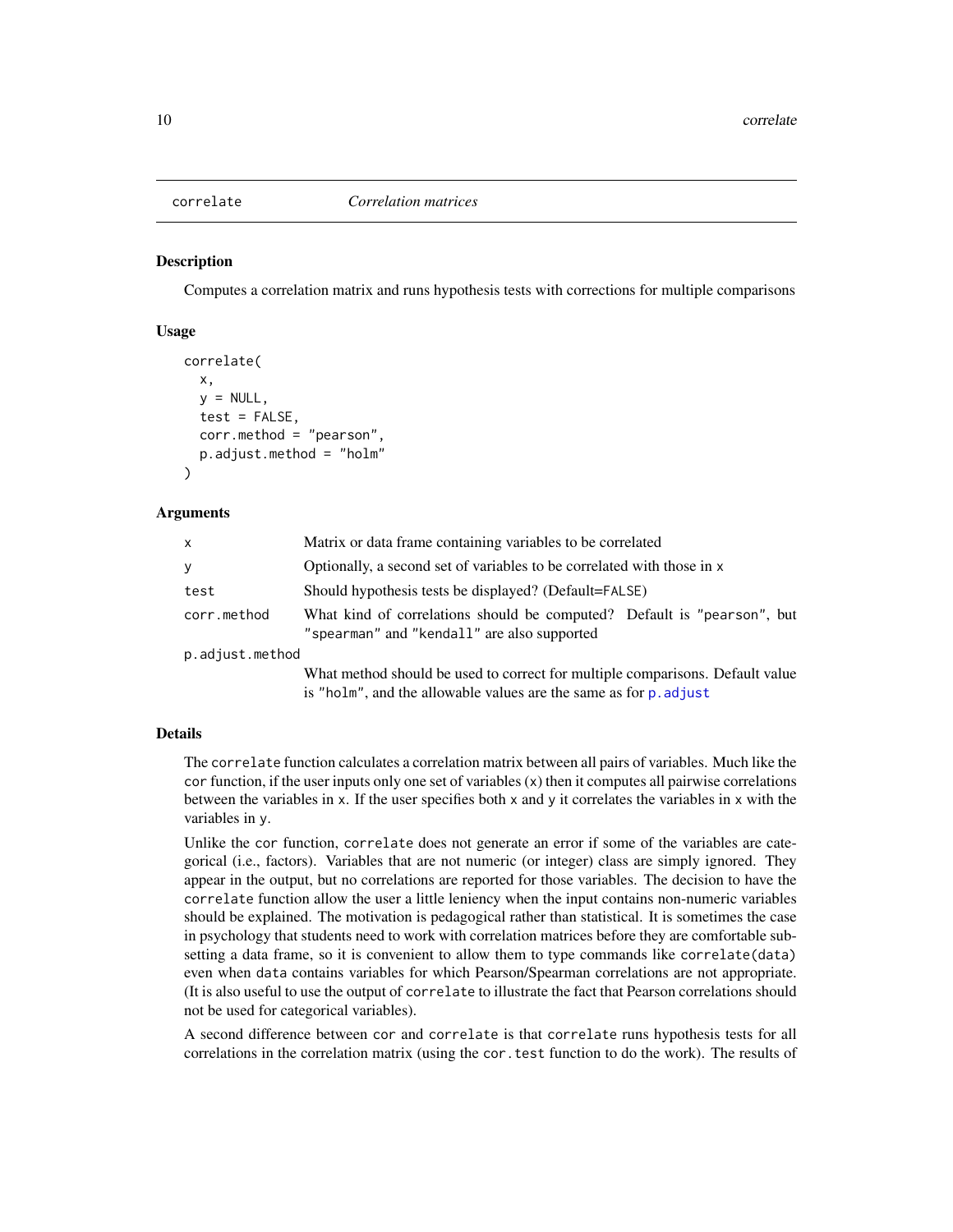#### <span id="page-10-0"></span>correlate the control of the control of the control of the control of the control of the control of the control of the control of the control of the control of the control of the control of the control of the control of th

the tests are only displayed to the user if test=TRUE. This is a pragmatic choice, given the (perhaps unfortunate) fact that psychologists often want to see the results of these tests: it is probably not coincidental that the corr, test function in the **psych** package already provides this functionality (though the output is difficult for novices to read).

The concern with running hypothesis tests for all elements of a correlation matrix is inflated Type I error rates. To minimise this risk, reported p-values are adjusted using the Holm method. The user can change this setting by specifying p. adjust.method. See p. adjust for details.

Missing data are handled using pairwise complete cases.

#### Value

The printed output shows the correlation matrix, and if tests are requested it also reports a matrix of p-values and sample sizes associated with each correlation (these can vary if there are missing data). The underlying data structure is an object of class correlate (an S3 class). It is effectively a list containing four elements: correlation is the correlation matrix, p.value is the matrix of p-values, sample.size is the matrix of sample sizes, and args is a vector that stores information about what the user requested.

```
# data frame with factors and missing values
data <- data.frame(
 anxiety = c(1.31, 2.72, 3.18, 4.21, 5.55, NA),stress = c(2.01, 3.45, 1.99, 3.25, 4.27, 6.80),depression = c(2.51, 1.77, 3.34, 5.83, 9.01, 7.74),
 happiness = c(4.02,3.66,5.23,6.37,7.83,1.18),
 gender = factor( c("male","female","female","male","female","female") ),
 ssri = factor(c("no", "no", "no", \text{NA}, "yes", "yes"))
)
# default output is just the (Pearson) correlation matrix
correlate( data )
# other types of correlation:
correlate( data, corr.method="spearman" )
# two meaningful subsets to be correlated:
nervous <- data[,c("anxiety","stress")]
happy <- data[,c("happiness","depression","ssri")]
# default output for two matrix input
correlate( nervous, happy )
# the same examples, with Holm-corrected p-values
correlate( data, test=TRUE )
correlate( nervous, happy, test=TRUE )
```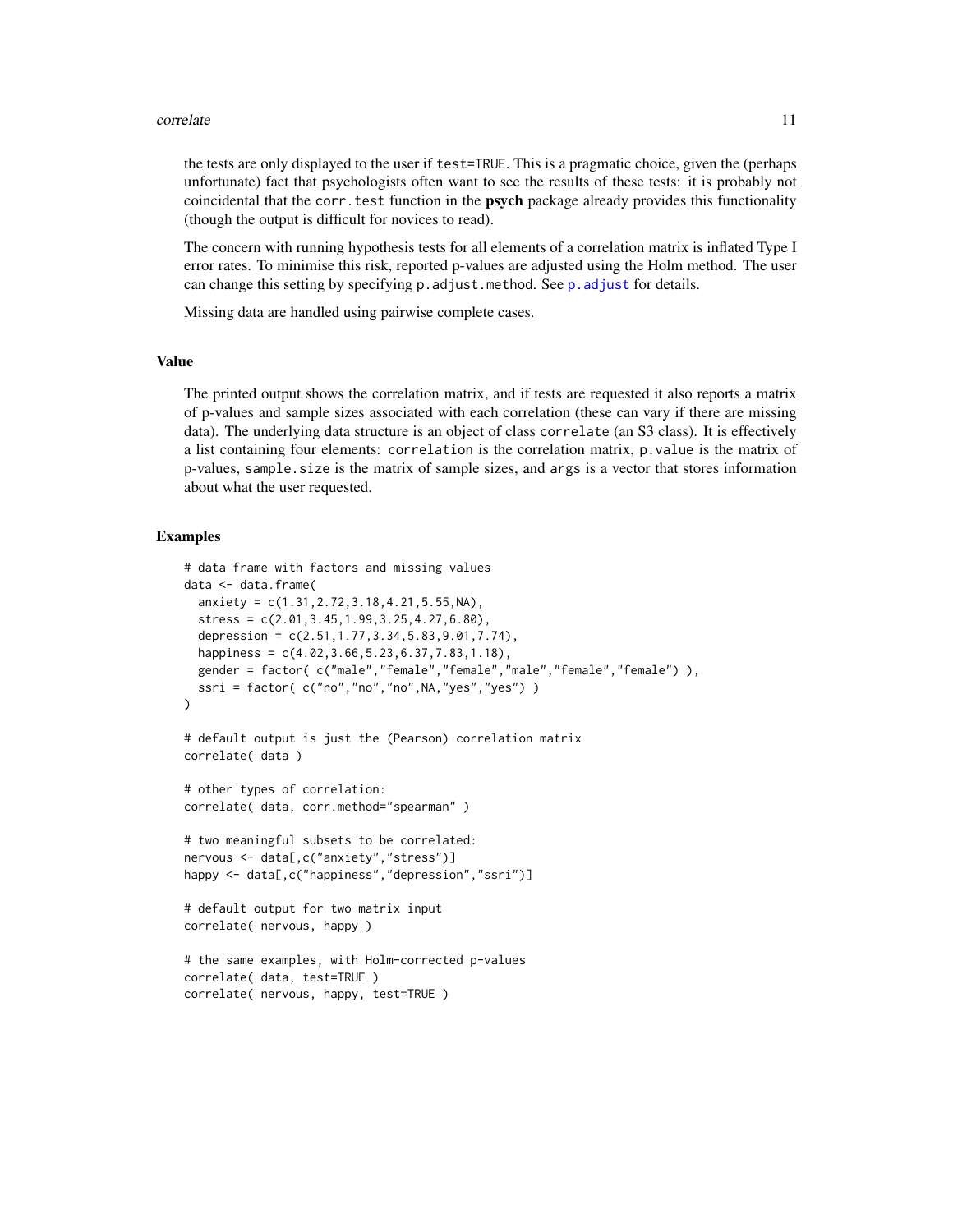<span id="page-11-1"></span><span id="page-11-0"></span>

# Description

Calculate the Cramer's V measure of association

#### Usage

cramersV(...)

# Arguments

... Arguments to be passed to the chisq.test function.

# Details

Calculates the Cramer's V measure of effect size for chi-square tests of association and goodness of fit. The arguments to the cramersV function are all passed straight to the chisq.test function, and should have the same format.

#### Value

A numeric variable with a single element corresponding to the value of V.

```
# Consider an experiment with two conditions, each with 100
# participants. Each participant chooses between one of three
# options. Possible data for this experiment:
condition1 <- c(30, 20, 50)
condition2 <- c(35, 30, 35)
X <- cbind( condition1, condition2 )
rownames(X) <- c( 'choice1', 'choice2', 'choice3' )
print(X)
# To test the null hypothesis that the distribution of choices
# is identical in the two conditions, we would run a chi-square
# test:
chisq.test(X)
# To estimate the effect size we can use Cramer's V:
cramersV(X) # returns a value of 0.159
```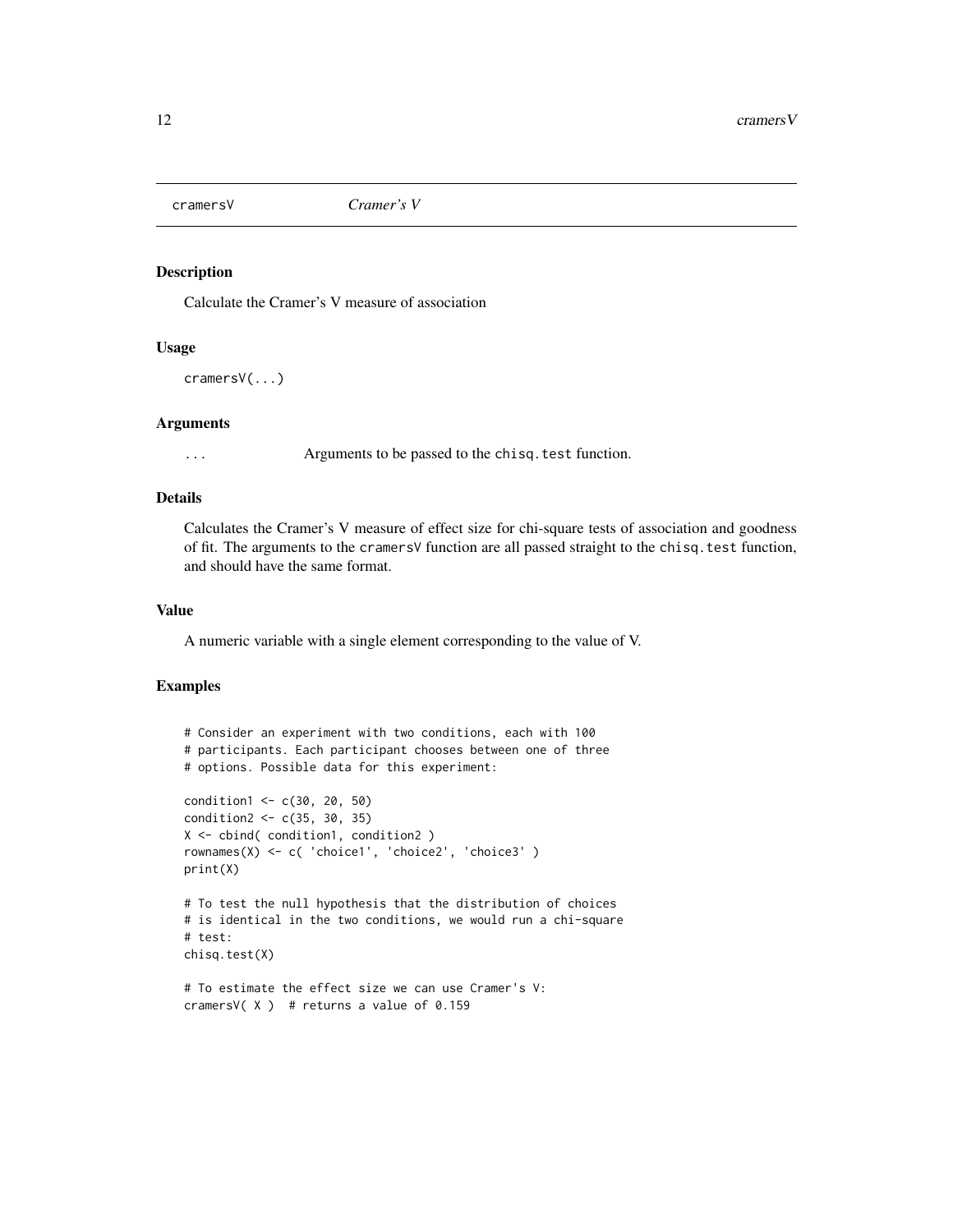<span id="page-12-0"></span>

#### Description

Calculates eta-squared and partial eta-squared

#### Usage

etaSquared(x, type = 2, anova =  $FALSE$ )

#### Arguments

|       | An analysis of variance (aov) object.                                       |
|-------|-----------------------------------------------------------------------------|
| type  | What type of sum of squares to calculate?                                   |
| anova | Should the full ANOVA table be printed out in addition to the effect sizes? |

#### Details

Calculates the eta-squared and partial eta-squared measures of effect size that are commonly used in analysis of variance. The input x should be the analysis of variance object itself.

For unbalanced designs, the default in etaSquared is to compute Type II sums of squares (type=2), in keeping with the Anova function in the car package. It is possible to revert to the Type I SS values (type=1) to be consistent with anova, but this rarely tests hypotheses of interest. Type III SS values (type=3) can also be computed.

#### Value

If anova=FALSE, the output is an M x 2 matrix. Each of the M rows corresponds to one of the terms in the ANOVA (e.g., main effect 1, main effect 2, interaction, etc), and each of the columns corresponds to a different measure of effect size. Column 1 contains the eta-squared values, and column 2 contains partial eta-squared values. If anova=TRUE, the output contains additional columns containing the sums of squares, mean squares, degrees of freedom, F-statistics and p-values.

```
# Example 1: one-way ANOVA
outcome <- c( 1.4,2.1,3.0,2.1,3.2,4.7,3.5,4.5,5.4 ) # data
treatment1 <- factor(c( 1, 1, 1, 2, 2, 2, 3, 3, 3)) # grouping variable
anova1 \leq aov( outcome \leq treatment1 ) \qquad # run the ANOVA
summary( anova1 ) \qquad \qquad \qquad \text{# print the ANOVA table}etaSquared( anova1 ) \qquad \qquad \qquad # effect size
# Example 2: two-way ANOVA
treatment2 <- factor(c( 1,2,3,1,2,3,1,2,3)) # second grouping variable
anova2 \leq aov( outcome \sim treatment1 + treatment2 ) # run the ANOVA
```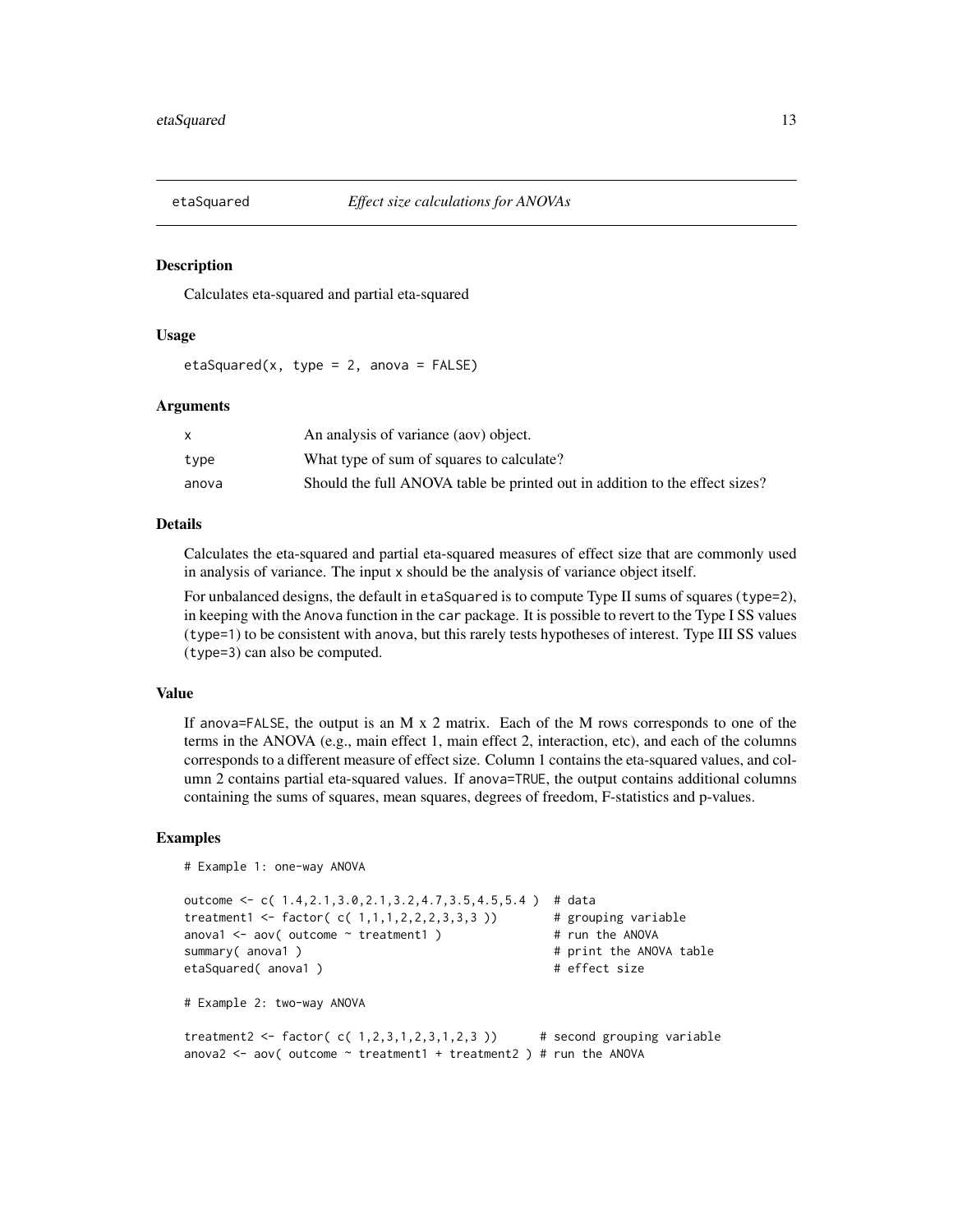<span id="page-13-0"></span>14 expandFactors

```
etaSquared( anova2 ) # effect size
```
summary( anova2 ) # print the ANOVA table

expandFactors *Expand factors to a set of contrasts*

# Description

Substitutes all factors in a data frame with the set of contrasts with which that factor is associated

#### Usage

```
expandFactors(data, ...)
```
#### Arguments

| data     | A data frame.                                     |
|----------|---------------------------------------------------|
| $\cdots$ | Additional arguments to be passed to model.matrix |

## Details

The expandFactors function replaces all of the factors in a data frame with the set of contrasts output by the contrasts function or model.matrix. It may be useful for teaching purposes when explaining relationship between ANOVA and regression.

#### Value

A data frame.

#### Examples

```
grading <- data.frame( teacher = factor( c("Amy","Amy","Ben","Ben","Cat") ),
                      gender = factor( c("male","female","female","male","male") ),
                      grade = c(75,80,45,50,65) )
```

```
# expand factors using the default contrasts (usually treatment contrasts)
expandFactors( grading )
```
# specify the contrasts using the contrasts.arg argument to model.matrix my.contrasts <- list( teacher = "contr.helmert", gender = "contr.treatment" ) expandFactors( grading, contrasts.arg = my.contrasts )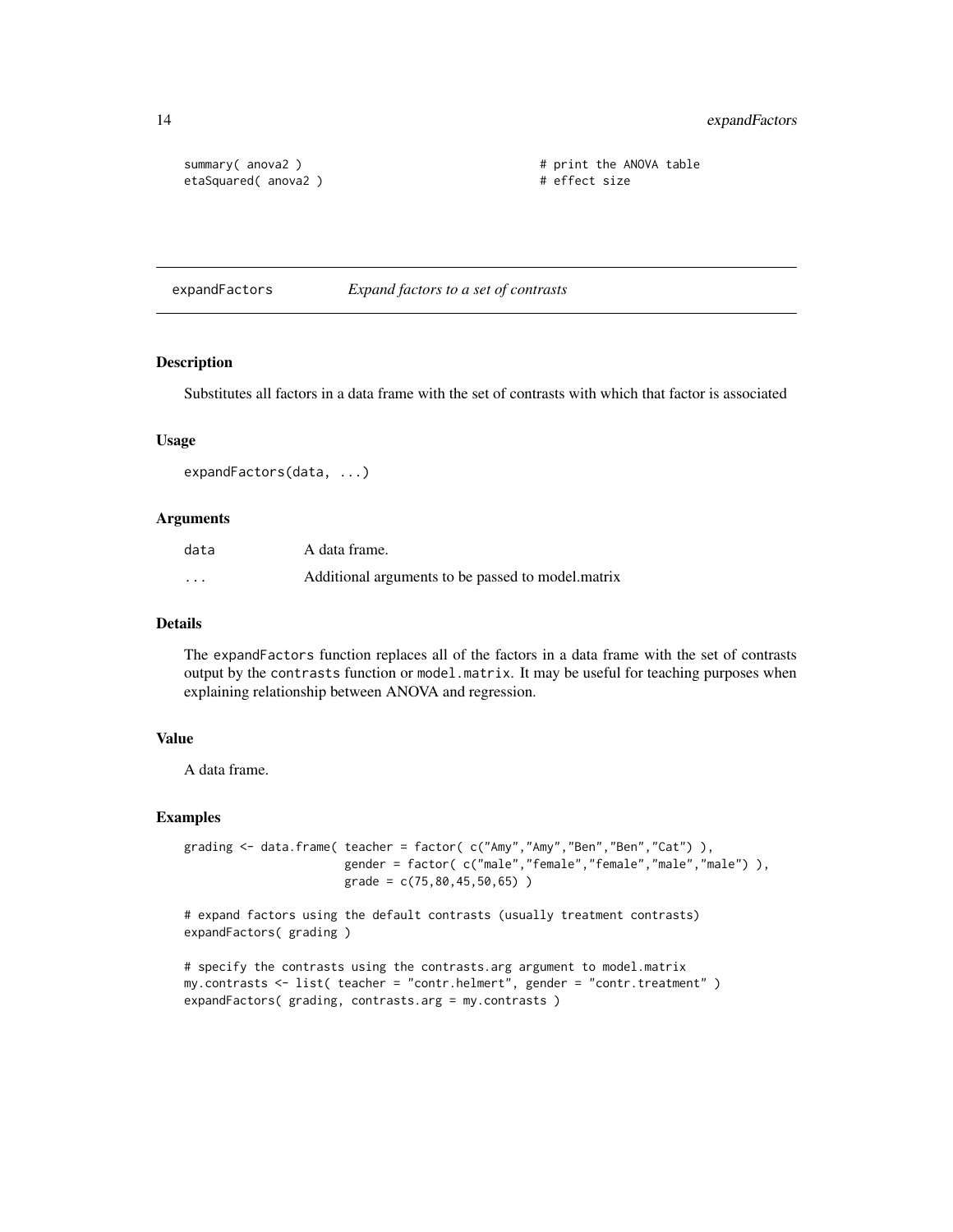<span id="page-14-0"></span>goodnessOfFitTest *Chi-square test against specified probabilities*

#### **Description**

Convenience function that runs a chi-square goodness of fit test against specified probabilities. This is a wrapper function intended to be used for pedagogical purposes only.

#### Usage

```
goodnessOfFitTest(x, p = NULL)
```
#### Arguments

| Factor variable containing the raw outcomes.                                      |
|-----------------------------------------------------------------------------------|
| Numeric variable containing the null-hypothesis probabilities (default = all out- |
| comes equally likely)                                                             |

#### Details

The goodnessOfFitTest function runs the chi-square goodness of fit test of the hypothesis that the outcomes in the factor x were generated according to the probabilities in the vector p. The probability vector  $p$  must be a numeric variable of length nlevels $(x)$ . If no probabilities are specified, all outcomes are assumed to be equally likely.

#### Value

An object of class 'gofTest'. When printed, the output is organised into four short sections. The first section lists the name of the test and the variables included. The second lists the null and alternative hypotheses for the test. The third shows the observed frequency table, the expected frequency table under the null hypothesis, and the probabilities specified by the null. The fourth prints out the test results.

#### See Also

[chisq.test](#page-0-0), [associationTest](#page-2-1), [cramersV](#page-11-1)

```
# raw data
gender <- factor(
 c( "male","male","male","male","female","female",
     "female","male","male","male" ))
# goodness of fit test against the hypothesis that males and
# females occur with equal frequency
```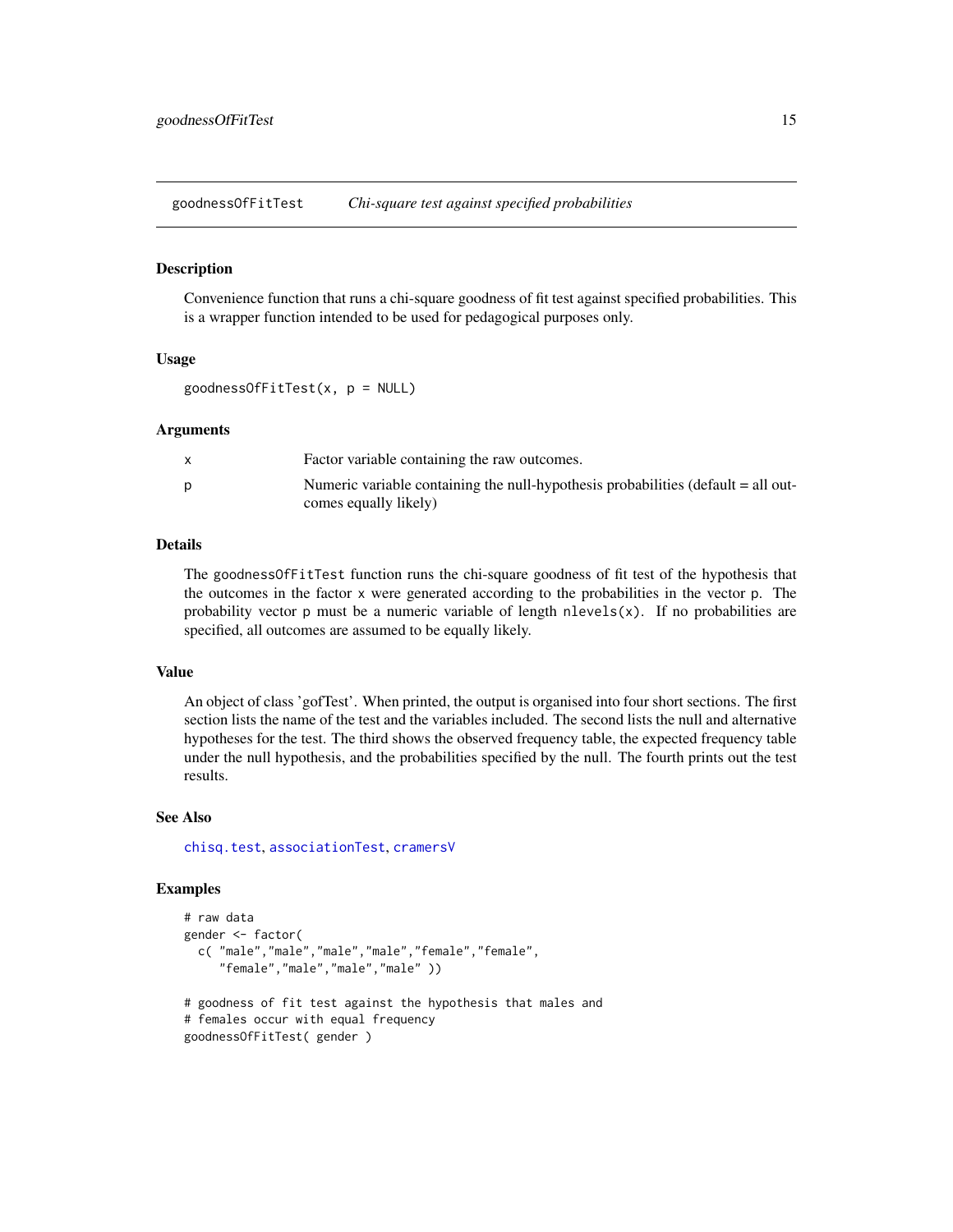```
# goodness of fit test against the hypothesis that males appear
# with probability .6 and females with probability .4.
goodnessOfFitTest( gender, p=c(.4,.6) )
goodnessOfFitTest( gender, p=c(female=.4,male=.6) )
goodnessOfFitTest( gender, p=c(male=.6,female=.4) )
```
importList *Import a list*

#### Description

Creates variables in the workspace corresponding to the elements of a list

#### Usage

 $importList(x, ask = TRUE)$ 

#### **Arguments**

| X   | List to be imported                                                                             |
|-----|-------------------------------------------------------------------------------------------------|
| ask | Should R ask the user to confirm the new variables before creating them? (de-<br>fault is TRUE) |

#### Details

The importList function creates variables in the parent environment (generally the global workspace) corresponding to each of the elements of the list object x. If the names of these elements do not correspond to legitimate variables names they are converted using the [make.names](#page-0-0) functions to valid variables names.

#### Value

Invisibly returns 0 if the user chooses not to import the variables, otherwise invisibly returns 1.

#### See Also

[unlist](#page-0-0), [attach](#page-0-0)

```
# data set organised into two groups
data \leq c(1, 2, 3, 4, 5)group <- c("group A","group A","group B","group B","group B")
# the split function creates a list with two elements
# named "group A" and "group B", each containing the
# data for the respective groups
```
<span id="page-15-0"></span>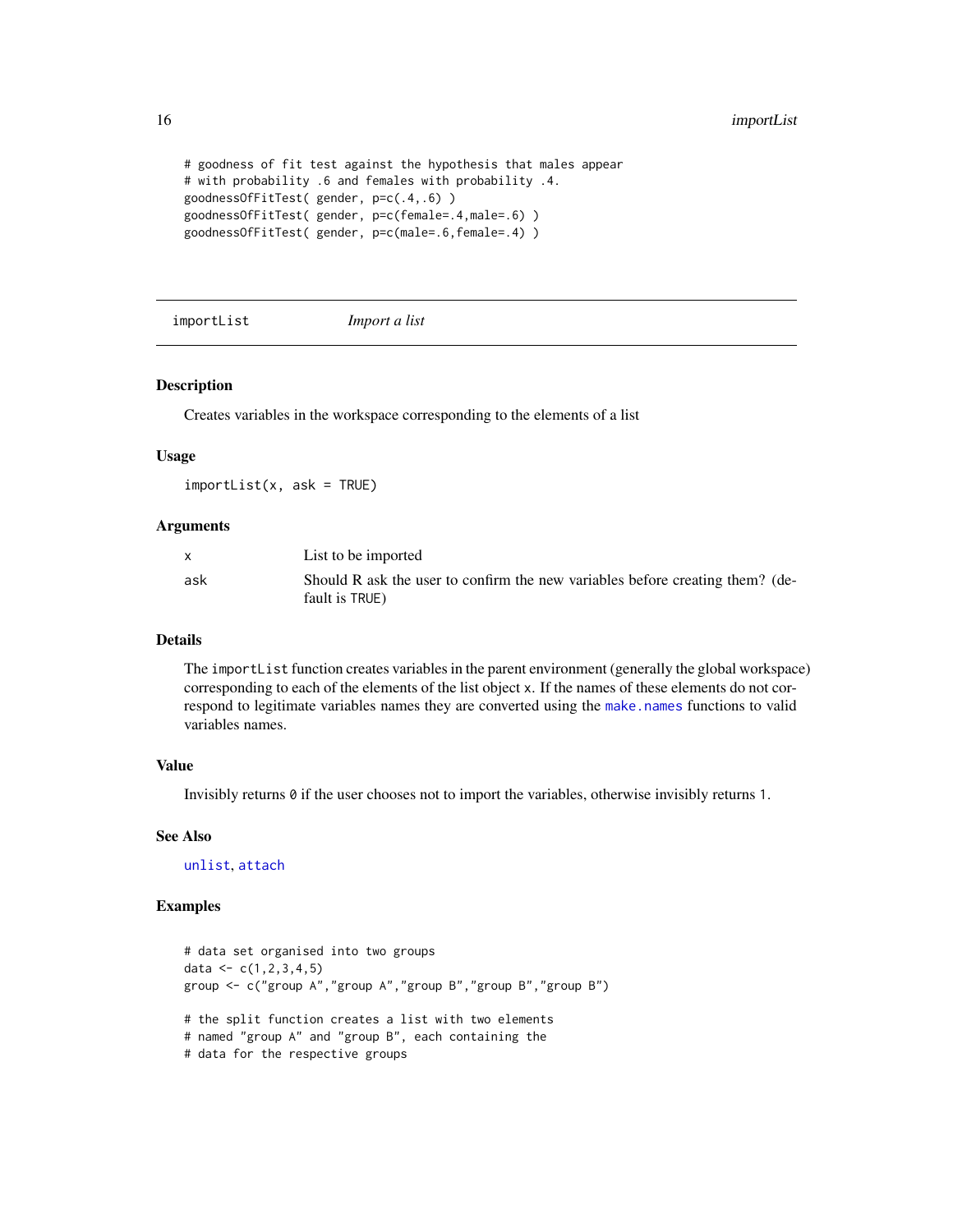```
data.list <- split( data, group )
# The data.list variable looks like this:
# $`group A`
# [1] 1 2
#
# $`group B`
# [1] 3 4 5
# importing the list with the default value of ask = TRUE will
# cause R to wait on the user's approval. Typing this:
# importList( data.list )
# would produce the following output:
# Names of variables to be created:
# [1] "group.A" "group.B"
# Create these variables? [y/n]
# If the user then types y, the new variables are created.
# this version will silently import the variables.
importList( x = data.list, ask = FALSE )
```
<span id="page-16-1"></span>independentSamplesTTest

*Independent samples t-test*

#### Description

Convenience function that runs an independent samples t-test. This is a wrapper function intended to be used for pedagogical purposes only.

#### Usage

```
independentSamplesTTest(
  formula,
  data = NULL,var.equal = FALSE,
 one.sided = FALSE,
 conf. level = 0.95\lambda
```
#### Arguments

formula Formula specifying the outcome and the groups (required).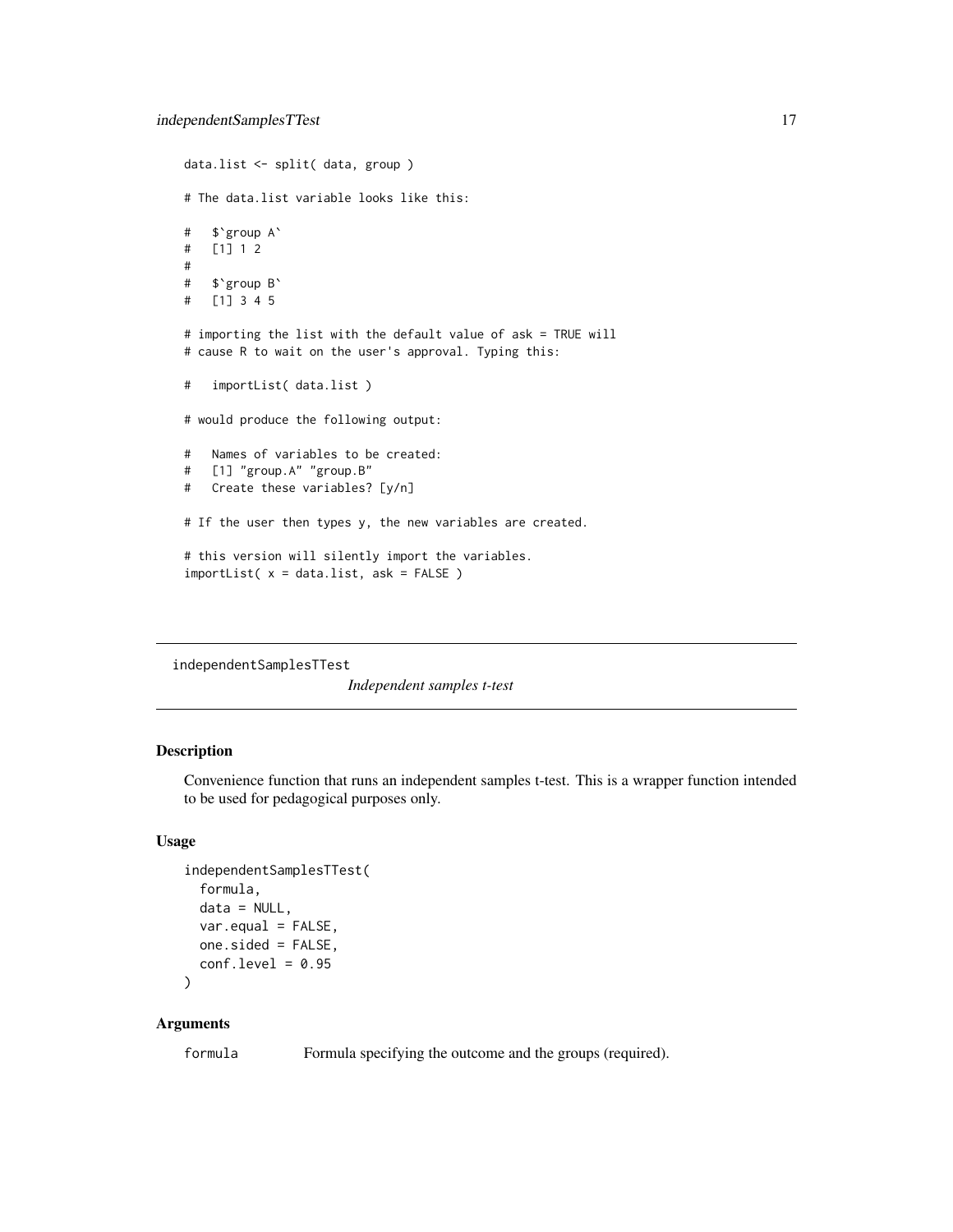<span id="page-17-0"></span>

| data       | Optional data frame containing the variables.                        |
|------------|----------------------------------------------------------------------|
| var.equal  | Should the test assume equal variances ( $default = FALSE$ ).        |
| one.sided  | One sided or two sided hypothesis test (default $=$ FALSE)           |
| conf.level | The confidence level for the confidence interval (default $= .95$ ). |

## Details

The independentSamplesTTest function runs an independent-samples t-test and prints the results in a format that is easier for novices to handle than the output of  $t$ . test. All the actual calculations are done by the t.test and cohensD functions. The formula argument must be a two-sided formula of the form outcome  $\sim$  group. When var.equal=TRUE, a Student's t-test is run and the estimate of Cohen's d uses a pooled estimate of standard deviation. When var.equal=FALSE, the Welch test is used, and the estimate of Cohen's d uses the "unequal" method.

As with the t.test function, the default test is two sided, corresponding to a default value of one.sided = FALSE. To specify a one sided test, the one.sided argument must specify the name of the factor level that is hypothesised (under the alternative) to have the larger mean. For instance, if the outcome for "group2" is expected to be higher than for "group1", then the corresponding one sided test is specified by one.sided = "group2".

# Value

An object of class 'TTest'. When printed, the output is organised into five short sections. The first section lists the name of the test and the variables included. The second provides means and standard deviations. The third states explicitly what the null and alternative hypotheses were. The fourth contains the test results: t-statistic, degrees of freedom and p-value. The final section includes the relevant confidence interval and an estimate of the effect size (i.e., Cohen's d)

# See Also

[t.test](#page-0-0), [oneSampleTTest](#page-20-1), [pairedSamplesTTest](#page-21-1), [cohensD](#page-6-1)

```
df <- data.frame(
 rt = c(451, 562, 704, 324, 505, 600, 829),
 cond = factor(x=c(1,1,1,2,2,2,2), labels=c("group1","group2")))
# Welch t-test
independentSamplingTTest(rt \sim cond, df)# Student t-test
independentSamplesTTest( rt ~ cond, df, var.equal=TRUE )
# one sided test
independentSamplesTTest( rt ~ cond, df, one.sided="group1")
# missing data
df$rt[1] <- NA
df$cond[7] <- NA
```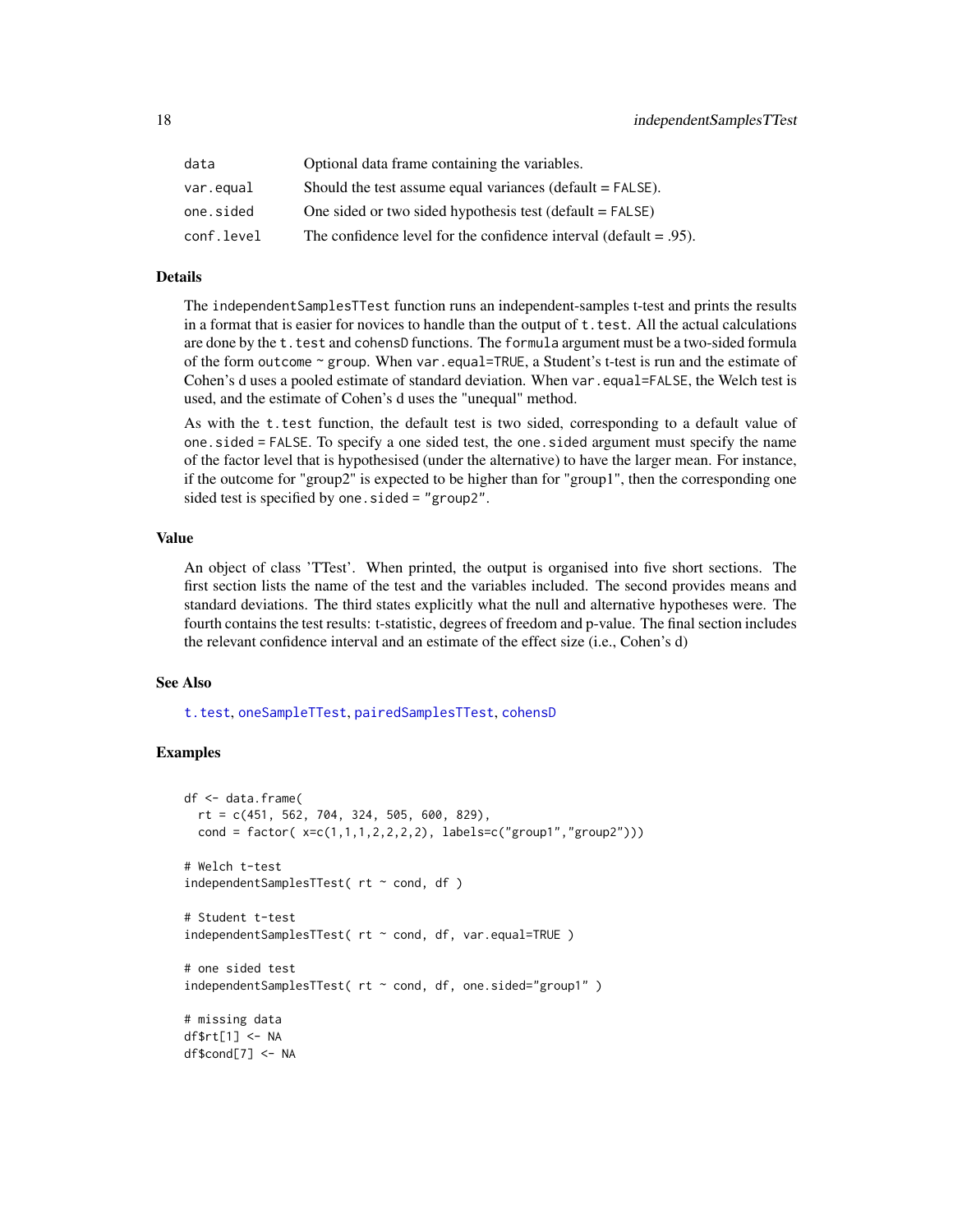# <span id="page-18-0"></span>longToWide 19

independentSamplesTTest( rt ~ cond, df )

<span id="page-18-1"></span>longToWide *Reshape from long to wide*

#### Description

Reshape a data frame from long form to wide form

#### Usage

longToWide(data, formula, sep =  $"$ \_")

#### Arguments

| data    | The data frame.                                                               |
|---------|-------------------------------------------------------------------------------|
| formula | A two-sided formula specifying measure variables and within-subject variables |
| sep     | Separator string used in wide-form variable names                             |

#### Details

The longToWide function is the companion function to wideToLong. The data argument is a "long form" data frame, in which each row corresponds to a single observation. The output is a "wide form" data frame, in which each row corresponds to a single experimental unit (e.g., a single subject).

The reshaping formula should list all of the measure variables on the left hand side, and all of the within-subject variables on the right hand side. All other variables are assumed to be betweensubject variables. For example, if the accuracy of a participant's performance is measured at multiple time points, then the formula would be accuracy  $\sim$  time.

Multiple variables are supported on both sides of the formula. For example, suppose we measured the response time rt and accuracy of participants, across three separate days, and across three separate sessions within each day. In this case the formula would be  $rt +$  accuracy  $\sim$  days + sessions.

#### Value

The output is a "wide form" data frame in containing one row per subject (or experimental unit, more generally), with each observation of that subject corresponding to a separate variable. The naming scheme for these variables places the name of the measured variable first, followed by the levels of within-subjects variable(s), separated by the separator string sep. In the example above where the reshaping formula was accuracy  $\sim$  time, if the default separator of sep=" $\degree$ " was used, and the levels of the time variable are t1, t2 and t3, then the output would include the variables accuracy\_t1, accuracy\_t2 and accuracy\_t3.

In the second example listed above, where the reshaping formula was  $rt +$  accuracy  $\sim$  days  $+$ sessions, the output variables would refer to levels of both within-subjects variables. For instance, rt\_day1\_session1, and accuracy\_day2\_session1 might be the names of two of the variables in the wide form data frame.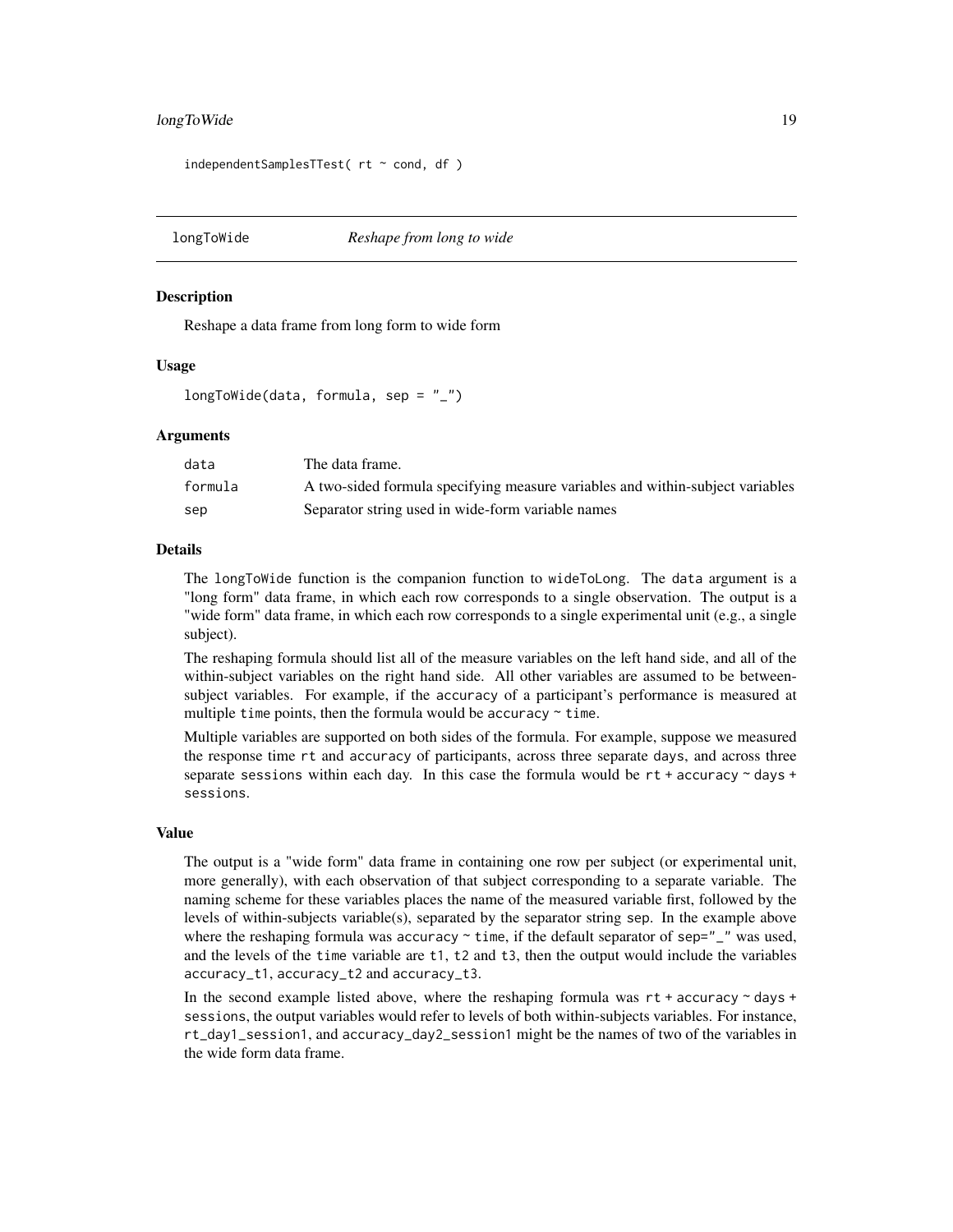#### See Also

[wideToLong](#page-35-1)

#### Examples

```
long <- data.frame(
 id = c(1, 2, 3, 1, 2, 3, 1, 2, 3),time = c("t1", "t1", "t1", "t2", "t2", "t2", "t3", "t3", "t3"),
  accuracy = c(.50, .03, .72, .94, .63, .49, .78, .71, .16)
)
longToWide(long, accuracy \sim time)
```
maxFreq *Sample mode*

#### <span id="page-19-1"></span>Description

Calculate the mode of a sample: both modal value(s) and the corresponding frequency

# Usage

```
maxFreq(x, na.rm = TRUE)
```
 $modeOf(x, na.rm = TRUE)$ 

#### Arguments

|       | A vector containing the observations.                         |
|-------|---------------------------------------------------------------|
| na.rm | Logical value indicating whether NA values should be removed. |

#### Details

These two functions can be used to calculate the mode (most frequently observed value) of a sample, and the actual frequency of the modal value. The only complication is in respect to missing data. If na.rm = FALSE, then there are multiple possibilities for how to calculate the mode. One possibility is to treat NA as another possible value for the elements of x, and therefore if NA is more frequent than any other value, then NA is the mode; and the modal frequency is equal to the number of missing values. This is the version that is currently implemented.

Another possibility is to treat NA as meaning "true value unknown", and to the mode of  $x$  is itself known only if the number of missing values is small enough that – regardless of what value they have – they cannot alter the sample mode. For instance, if x were  $c(1,1,1,1,2,2,N)$ , we know that the mode of x is 1 regardless of what the true value is for the one missing datum; and we know that the modal frequency is between 4 and 5. This is also a valid interpretation, depending on what precisely it is the user wants, but is not currently implemented.

Because of the ambiguity of how na.rm = FALSE should be interpreted, the default value has been set to na.rm = TRUE, which differs from the default value used elsewhere in the package.

<span id="page-19-0"></span>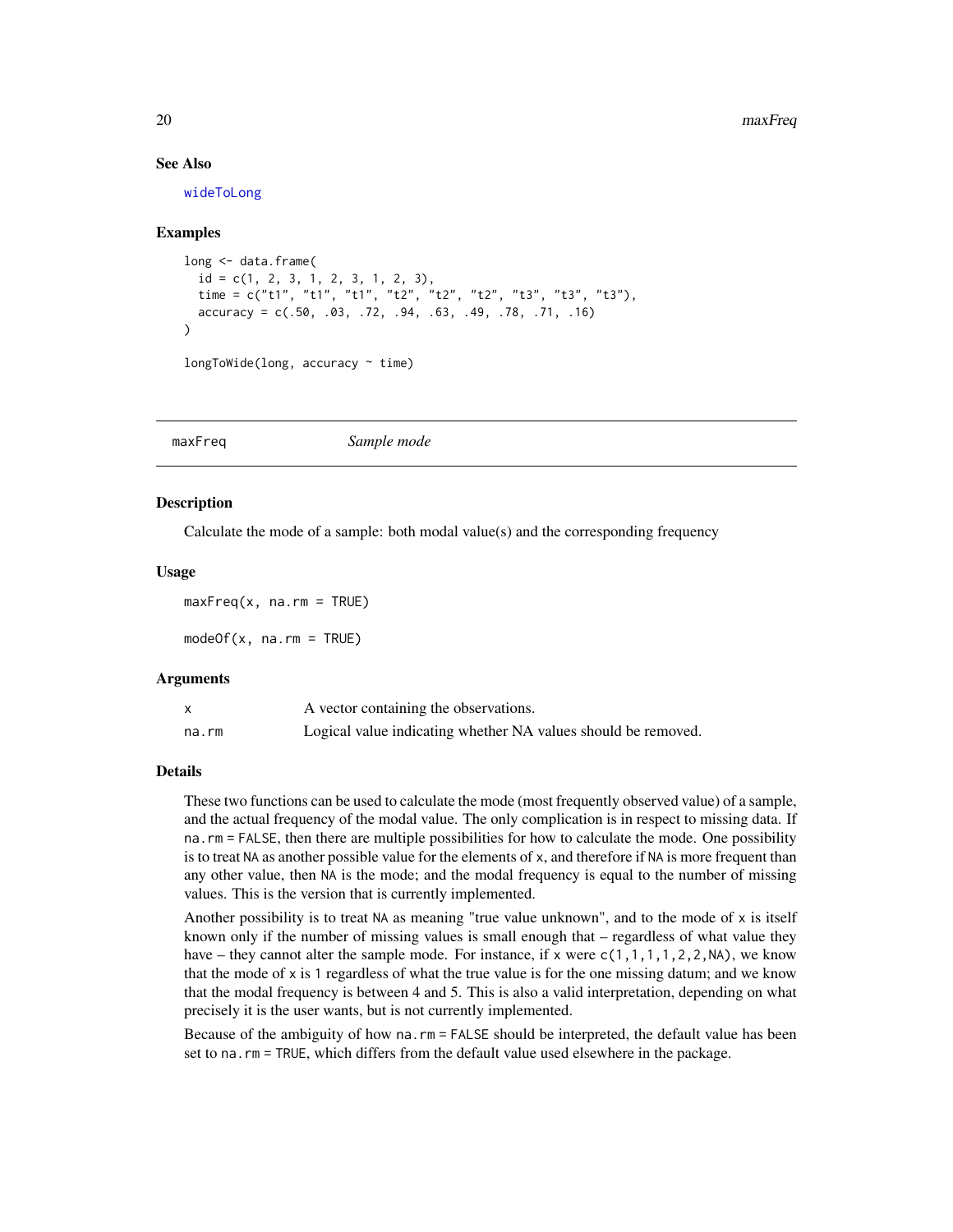# <span id="page-20-0"></span>oneSampleTTest 21

# Value

The modeOf function returns the mode of x. If there are ties, it returns a vector containing all values of x that have the modal frequency. The maxFreq function returns the modal frequency as a numeric value.

# See Also

[mean](#page-0-0), [median](#page-0-0), [table](#page-0-0)

#### Examples

```
# simple example
eyes <- c("green","green","brown","brown","blue")
modeOf(eyes)
maxFreq(eyes)
# vector with missing data
eyes <- c("green","green","brown","brown","blue",NA,NA,NA)
# returns NA as the modal value.
modeOf(eyes, na.rm = FALSE)
maxFreq(eyes, na.rm = FALSE)
# returns c("green", "brown") as the modes, as before
modeOf(eyes, na.rm = TRUE)
maxFreq(eyes, na.rm = TRUE)
```
<span id="page-20-1"></span>oneSampleTTest *One sample t-test*

#### Description

Convenience function that runs a one sample t-test. This is a wrapper function intended to be used for pedagogical purposes only.

#### Usage

```
oneSampleTTest(x, mu, one.sided = FALSE, conf.level = 0.95)
```
#### Arguments

| x          | The variable to be tested (required).                                |
|------------|----------------------------------------------------------------------|
| mu         | The value against which the mean should be tested (required).        |
| one.sided  | One sided or two sided hypothesis test (default $=$ FALSE)           |
| conf.level | The confidence level for the confidence interval (default $= .95$ ). |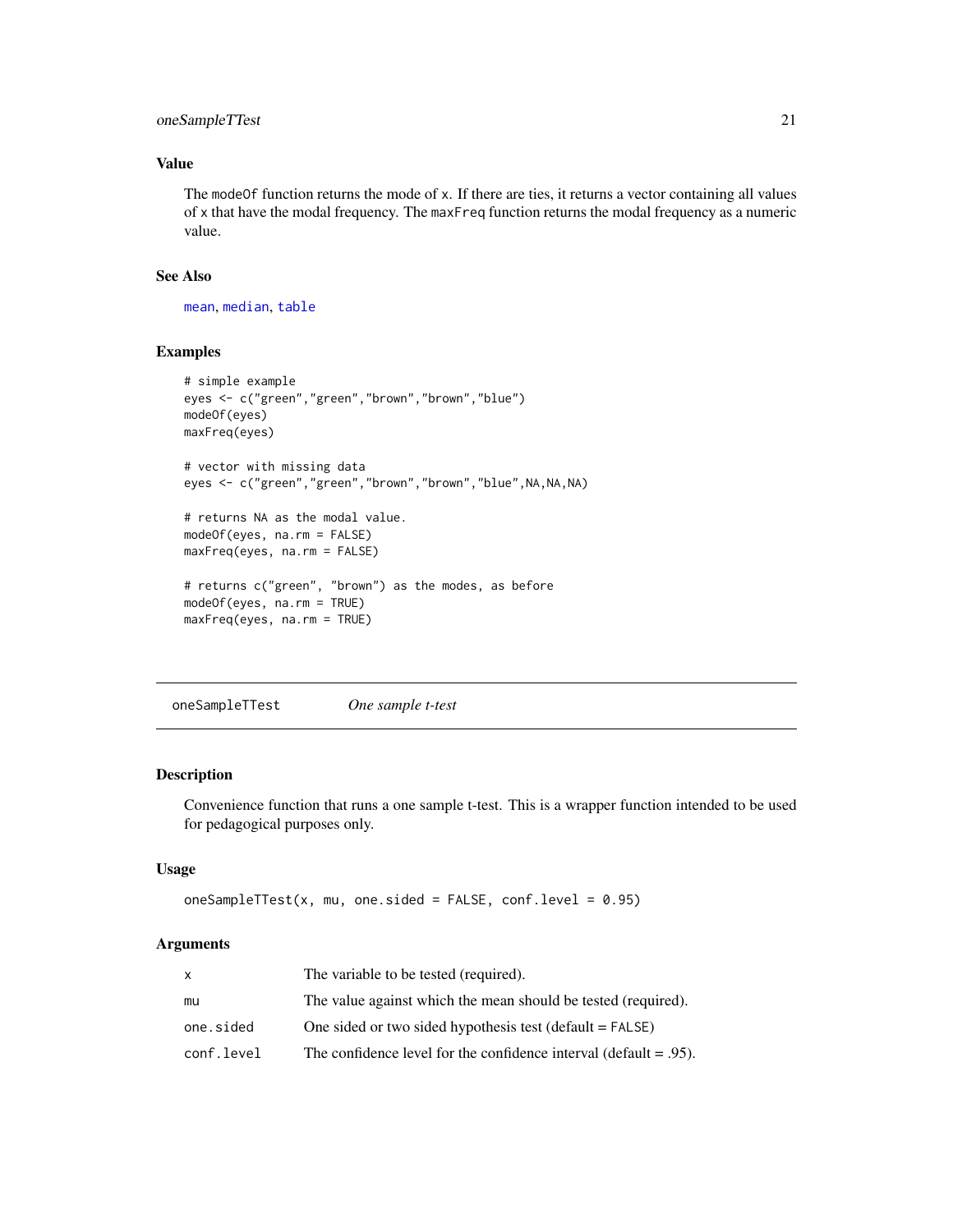# Details

The oneSampleTTest function runs a one-sample t-test on the data in x, and prints the results in a format that is easier for novices to handle than the output of t. test. All the actual calculations are done by the t.test and cohensD functions.

As with the t.test function, the default test is two sided, corresponding to a default value of one. sided  $=$  FALSE. To specify a one sided test in which the alternative hypothesis is that  $x$  is larger than mu, the input must be one.sided = "greater". Similarly, if one.sided="less", then the alternative hypothesis is that the mean of x is smaller than mu.

#### Value

An object of class 'TTest'. When printed, the output is organised into five short sections. The first section lists the name of the test and the variables included. The second provides means and standard deviations. The third states explicitly what the null and alternative hypotheses were. The fourth contains the test results: t-statistic, degrees of freedom and p-value. The final section includes the relevant confidence interval and an estimate of the effect size (i.e., Cohen's d).

#### See Also

[t.test](#page-0-0), [pairedSamplesTTest](#page-21-1), [independentSamplesTTest](#page-16-1), [cohensD](#page-6-1)

### Examples

```
likert <- c(3,1,4,1,4,6,7,2,6,6,7)
oneSampleTTest( x = likert, mu = 4 )
oneSampleTTest( x = likert, mu = 4, one.sided = "greater" )
oneSampleTTest( x = likert, mu = 4, conf.level=.99 )
likert \leq C(3, NA, 4, NA, 4, 6, 7, NA, 6, 6, 7)oneSampleTTest(x = likert, mu = 4)
```
<span id="page-21-1"></span>pairedSamplesTTest *Paired samples t-test*

#### **Description**

Convenience function that runs a paired samples t-test. This is a wrapper function intended to be used for pedagogical purposes only.

#### Usage

```
pairedSamplesTTest(
  formula,
  data = NULL,
```
<span id="page-21-0"></span>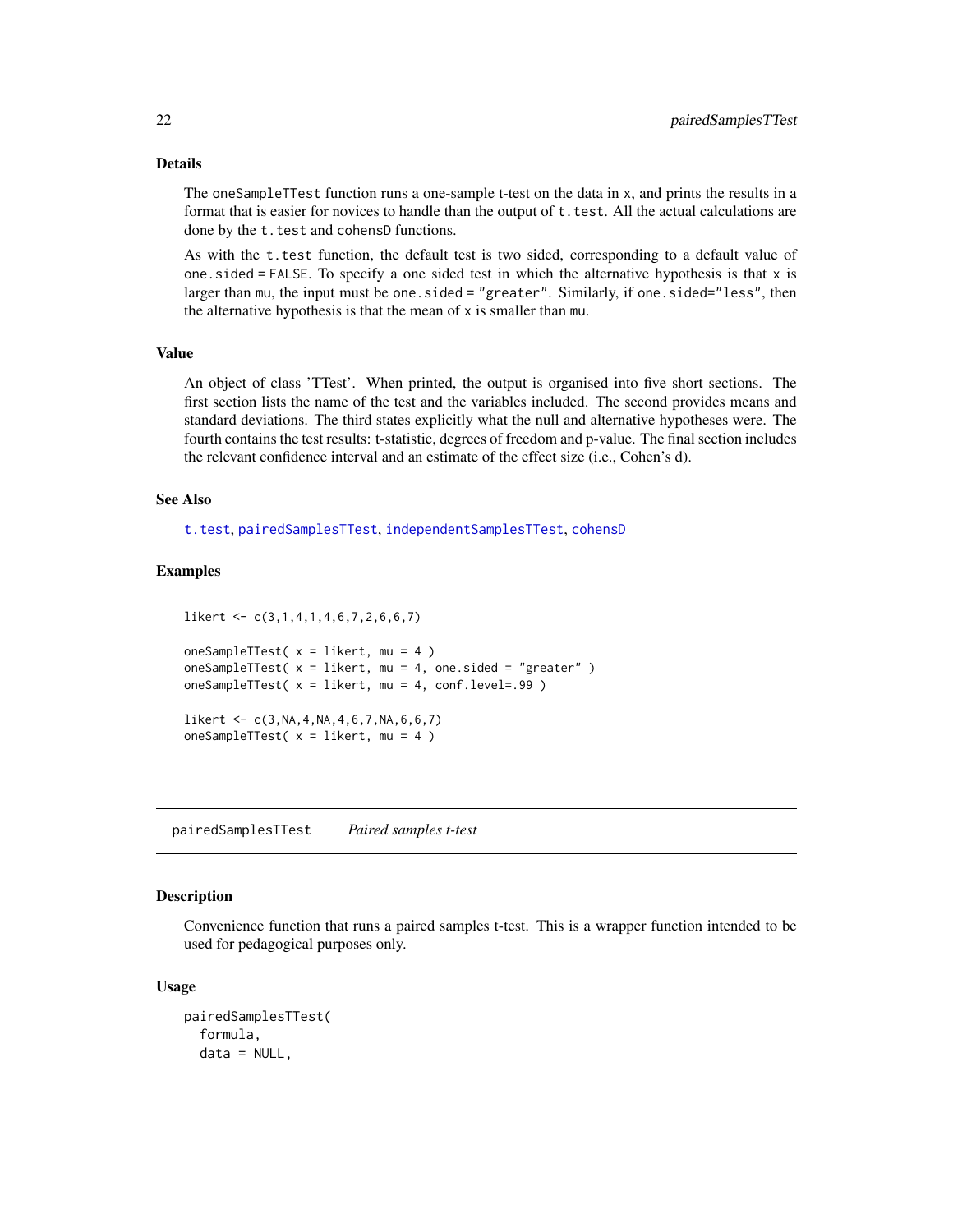#### pairedSamplesTTest 23

```
id = NULL,one.sided = FALSE,
  conf<math>level = 0.95\lambda
```
#### Arguments

| formula    | Formula specifying the outcome and the groups (required).            |
|------------|----------------------------------------------------------------------|
| data       | Optional data frame containing the variables.                        |
| id         | The name of the id variable (must be a character string).            |
| one.sided  | One sided or two sided hypothesis test (default $=$ FALSE)           |
| conf.level | The confidence level for the confidence interval (default $= .95$ ). |

# Details

The pairedSamplesTTest function runs a paired-sample t-test, and prints the results in a format that is easier for novices to handle than the output of  $t$ . test. All the actual calculations are done by the t.test and cohensD functions.

There are two different ways of specifying the formula, depending on whether the data are in wide form or long form. If the data are in wide form, then the input should be a one-sided formula of the form ~ variable1 + variable2. The id variable is not required: the first element of variable1 is paired with the first element of variable2 and so on. Both variable1 and variable2 must be numeric.

If the data are in long form, a two sided formula is required. The simplest way to specify the test is to input a formula of the form outcome  $\sim$  group + (id). The term in parentheses is assumed to be the id variable, and must be a factor. The group variable must be a factor with two levels (if there are more than two levels but only two are used in the data, a warning is given). The outcome variable must be numeric.

The reason for using the outcome  $\sim$  group + (id) format is that it is broadly consistent with the way repeated measures analyses are specified in the lme4 package. However, this format may not appeal to some people for teaching purposes. Given this, the pairedSamplesTTest also supports a simpler formula of the form outcome ~ group, so long as the user specifies the id argument: this must be a character vector specifying the name of the id variable

As with the t.test function, the default test is two sided, corresponding to a default value of one.sided = FALSE. To specify a one sided test, the one.sided argument must specify the name of the factor level (long form data) or variable (wide form data) that is hypothesised (under the alternative) to have the larger mean. For instance, if the outcome at "time2" is expected to be higher than at "time1", then the corresponding one sided test is specified by one.sided = "time2".

### Value

An object of class 'TTest'. When printed, the output is organised into five short sections. The first section lists the name of the test and the variables included. The second provides means and standard deviations. The third states explicitly what the null and alternative hypotheses were. The fourth contains the test results: t-statistic, degrees of freedom and p-value. The final section includes the relevant confidence interval and an estimate of the effect size (i.e., Cohen's d)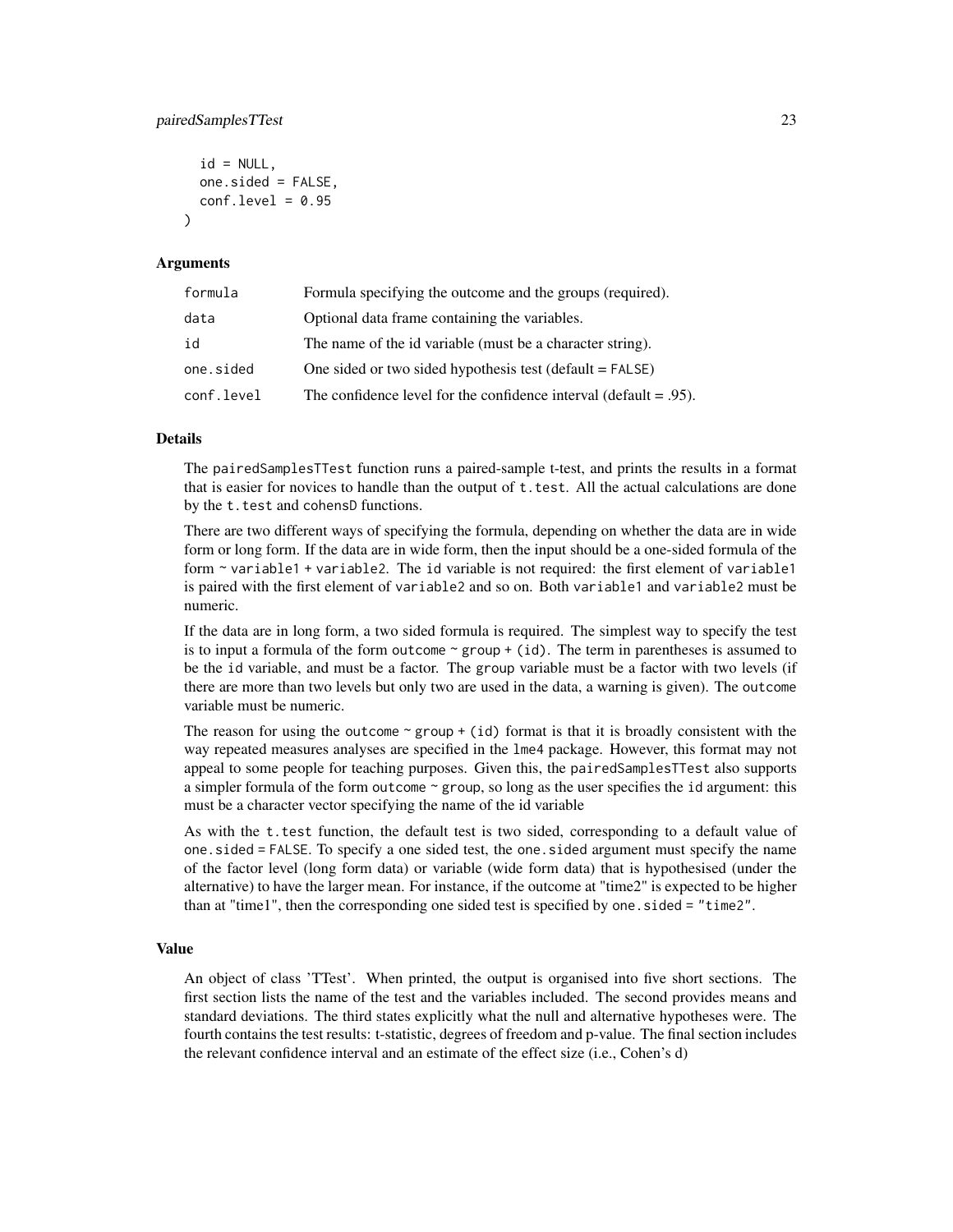#### See Also

[t.test](#page-0-0), [oneSampleTTest](#page-20-1), [independentSamplesTTest](#page-16-1), [cohensD](#page-6-1)

#### Examples

```
# long form data frame
df <- data.frame(
  id = factor(x=c(1, 1, 2, 2, 3, 3, 4, 4),labels=c("alice","bob","chris","diana") ),
  time = factor( x=c(1,2,1,2,1,2,1,2),
                 labels=c("time1","time2")),
  wm = c(3, 4, 6, 6, 9, 12,7,9)
\mathcal{L}# wide form
df2 <- longToWide( df, wm ~ time )
# basic test, run from long form or wide form data
pairedSamplesTTest( formula= wm ~ time, data=df, id="id" )
pairedSamplesTTest( formula= wm ~ time + (id), data=df)
pairedSamplesTTest( formula= ~wm_time1 + wm_time2, data=df2 )
# one sided test
pairedSamplesTTest( formula= wm~time, data=df, id="id", one.sided="time2")
# missing data because of NA values
df$wm[1] <- NA
pairedSamplesTTest( formula= wm~time, data=df, id="id" )
# missing data because of missing cases from the long form data frame
df \le df[-1,]
pairedSamplesTTest( formula= wm~time, data=df, id="id" )
```
permuteLevels *Permute the levels of a factor*

#### Description

Apply an arbitrary permutation to the ordering of levels within a factor

#### Usage

 $permuteLevels(x, perm, ordered = is.ordered(x), invert = FALSE)$ 

# Arguments

|      | The factor to be permuted           |
|------|-------------------------------------|
| perm | A vector specifying the permutation |

<span id="page-23-0"></span>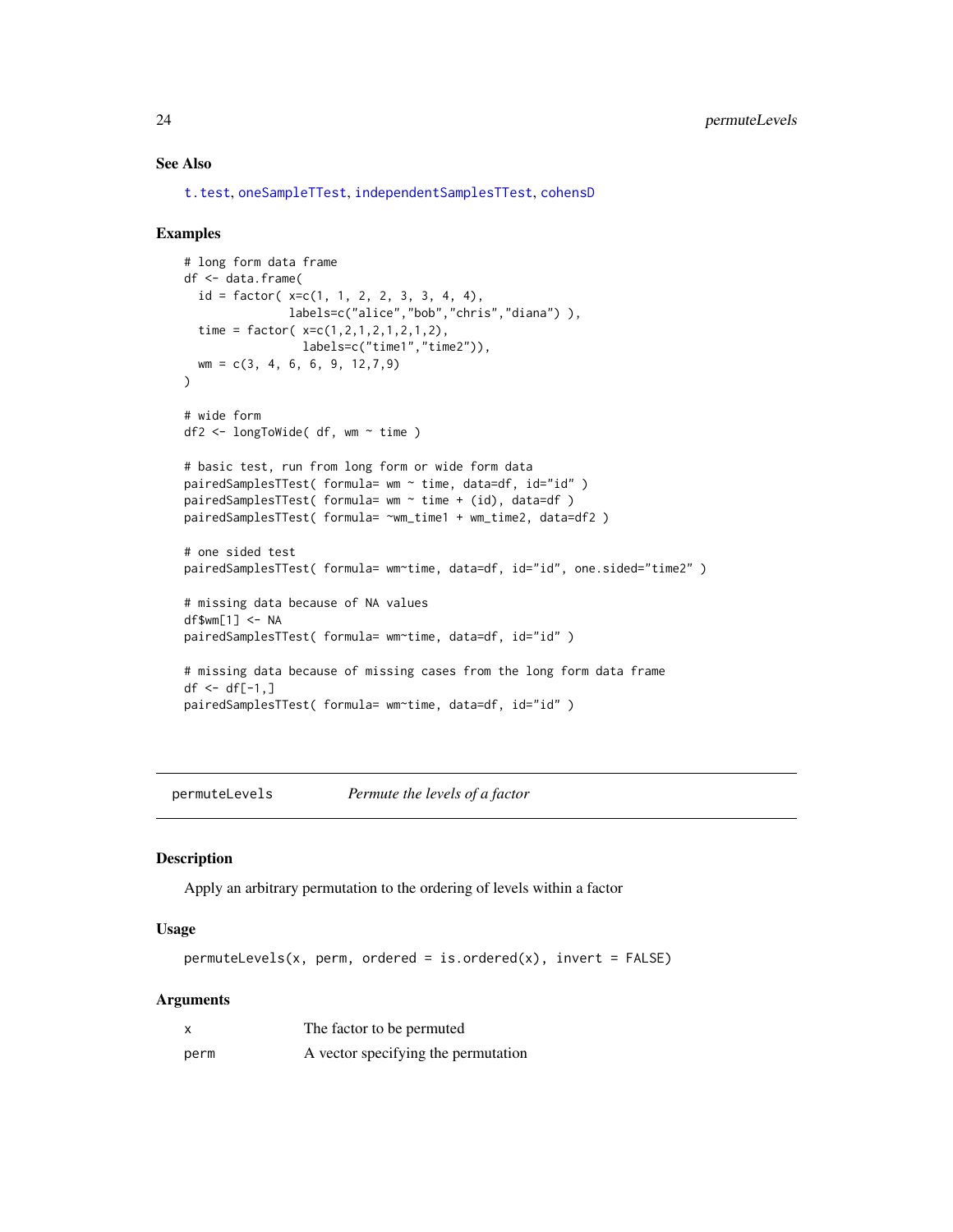<span id="page-24-0"></span>

| ordered | Should the output be an ordered factor?            |
|---------|----------------------------------------------------|
| invert  | Use the inverse of perm to specify the permutation |

#### Details

This is a convenience function used to shuffle the order in which the levels of a factor are specified. It is similar in spirit to the relevel function, but more general. The relevel function only changes the first level of the factor, whereas permuteLevels can apply an arbitrary permutation. This can be useful for plotting data, because some plotting functions will display the factor levels in the same order that they appear within the factor.

The perm argument is a vector of the same length as  $levels(x)$ , such that  $perm[k]$  is an integer that indicates which of the old levels should be moved to position k. However, if invert=TRUE, the inverse permutation is applied: that is, perm[k] is an integer specifying where to move the k-th level of the original factor. See the examples for more details.

# Value

Returns a factor with identical values, but with the ordering of the factor levels shuffled.

# See Also

[factor](#page-0-0), [order](#page-0-0), [relevel](#page-0-0)

#### Examples

```
# original factor specifies the levels in order: a,b,c,d,e,f
x \le factor( c(1,4,2,2,3,3,5,5,6,6), labels=letters[1:6] )
print(x)
```

```
# apply permutation (5 3 2 1 4 6)... i.e., move 5th factor level (e)
# into position 1, move 3rd factor level (c) into position 2, etc
permuteLevels(x,perm = c(5,3,2,1,4,6))
```

```
# apply the inverse of permutation (5 3 2 1 4 6)... i.e., move 1st
# level (a) into position 5, move 2nd level (b) into position 3, etc
permuteLevels(x,perm = c(5,3,2,1,4,6), invert = TRUE)
```
posthocPairwiseT *Post-hoc pairwise t-tests for ANOVA*

#### Description

Performs pairwise t-tests for an analysis of variance, making corrections for multiple comparisons.

#### Usage

```
posthocPairwiseT(x, ...)
```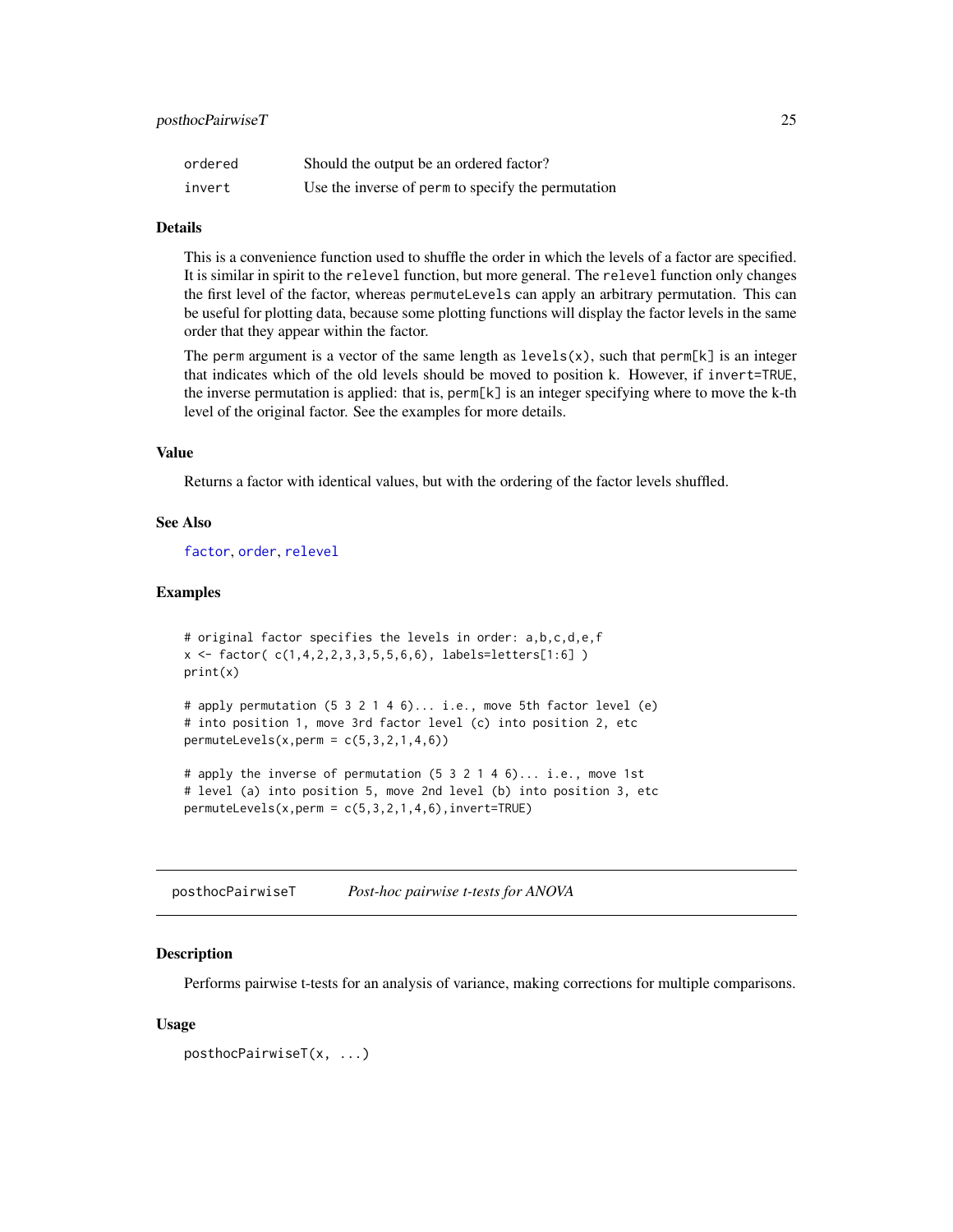#### <span id="page-25-0"></span>Arguments

|          | An aov object                             |
|----------|-------------------------------------------|
| $\cdots$ | Arguments to be passed to pairwise.t.test |

#### Details

The intention behind this function is to allow users to use simple tools for multiple corrections (e.g., Bonferroni, Holm) as post hoc corrections in an ANOVA context, using the fitted model object (i.e., an aov object) as the input. The reason for including this function is that Tukey / Scheffe methods for constructing simultaneous confidence intervals (as per [TukeyHSD](#page-0-0)) are not often discussed in the context of an introductory class, and the more powerful tools provided by the multcomp package are not appropriate for students just beginning to learn statistics.

This function is currently just a wrapper function for [pairwise.t.test](#page-0-0), and it only works for one-way ANOVA, but this may change in future versions.

#### Value

As per pairwise.t.test

# See Also

[pairwise.t.test](#page-0-0), [TukeyHSD](#page-0-0)

#### Examples

```
# create the data set to analyse:
dataset <- data.frame(
 outcome = c( 1, 2, 3, 2, 3, 4, 5, 6, 7),
 group = factor(c( "a","a","a", "b","b","b","c","c","c"))
)
# run the ANOVA and print out the ANOVA table:
anova1 <- aov( outcome \sim group, data = dataset )
summary(anova1)
# Currently, the following two commands are equivalent:
posthocPairwiseT( anova1 )
pairwise.t.test( dataset$outcome, dataset$group )
```
print.assocTest *Print method for lsr chi-square tests*

#### Description

Print method for lsr chi-square tests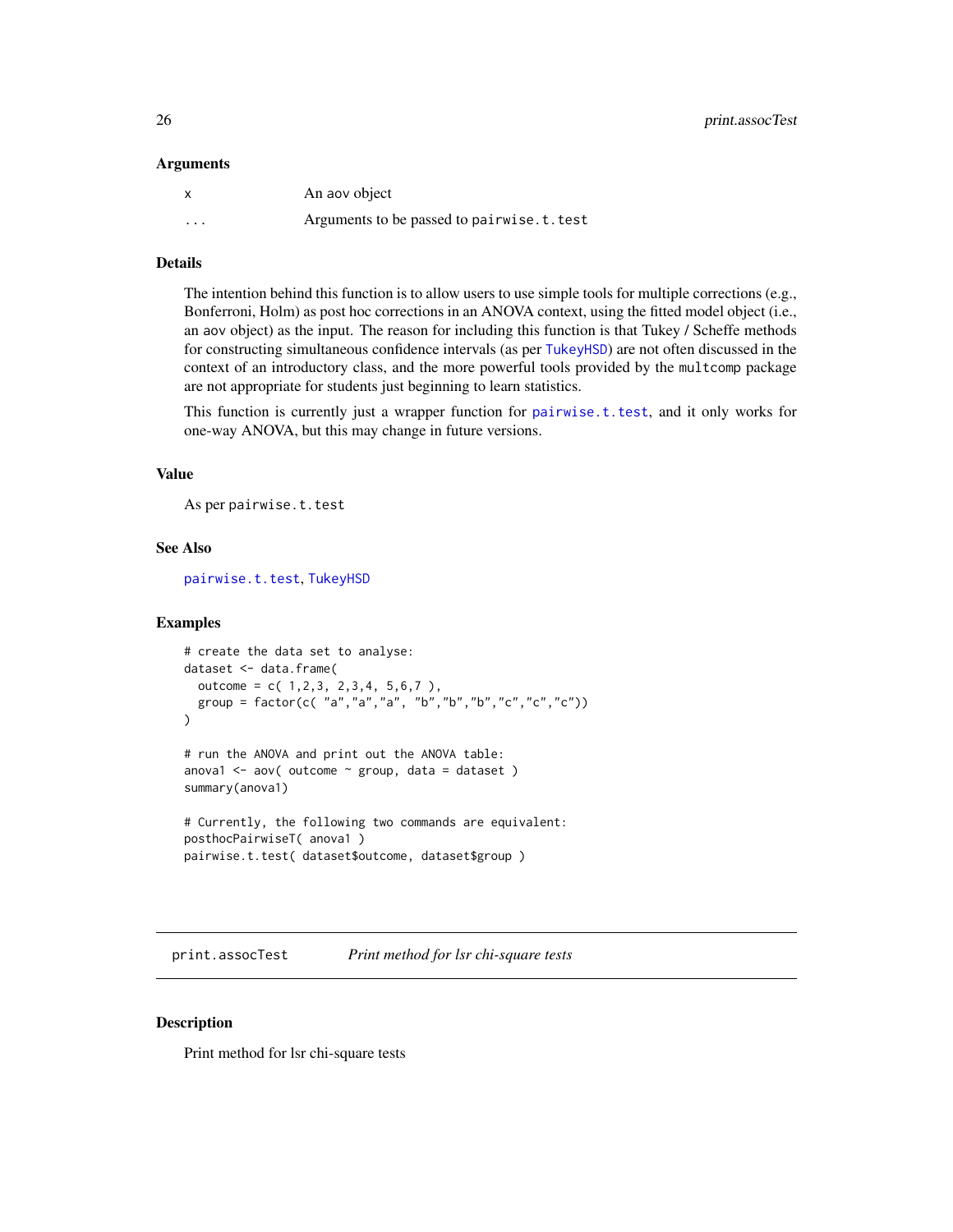# <span id="page-26-0"></span>print.correlate 27

# Usage

## S3 method for class 'assocTest'  $print(x, \ldots)$ 

# Arguments

|          | An object of class 'assocTest'            |
|----------|-------------------------------------------|
| $\cdots$ | For consistency with the generic (unused) |

# Value

Invisibly returns the original object

print.correlate *Print method for correlate objects*

# Description

Print method for correlate objects

# Usage

```
## S3 method for class 'correlate'
print(x, \ldots)
```
# Arguments

|          | An object of class 'correlate'            |
|----------|-------------------------------------------|
| $\cdots$ | For consistency with the generic (unused) |

# Value

Invisibly returns the original object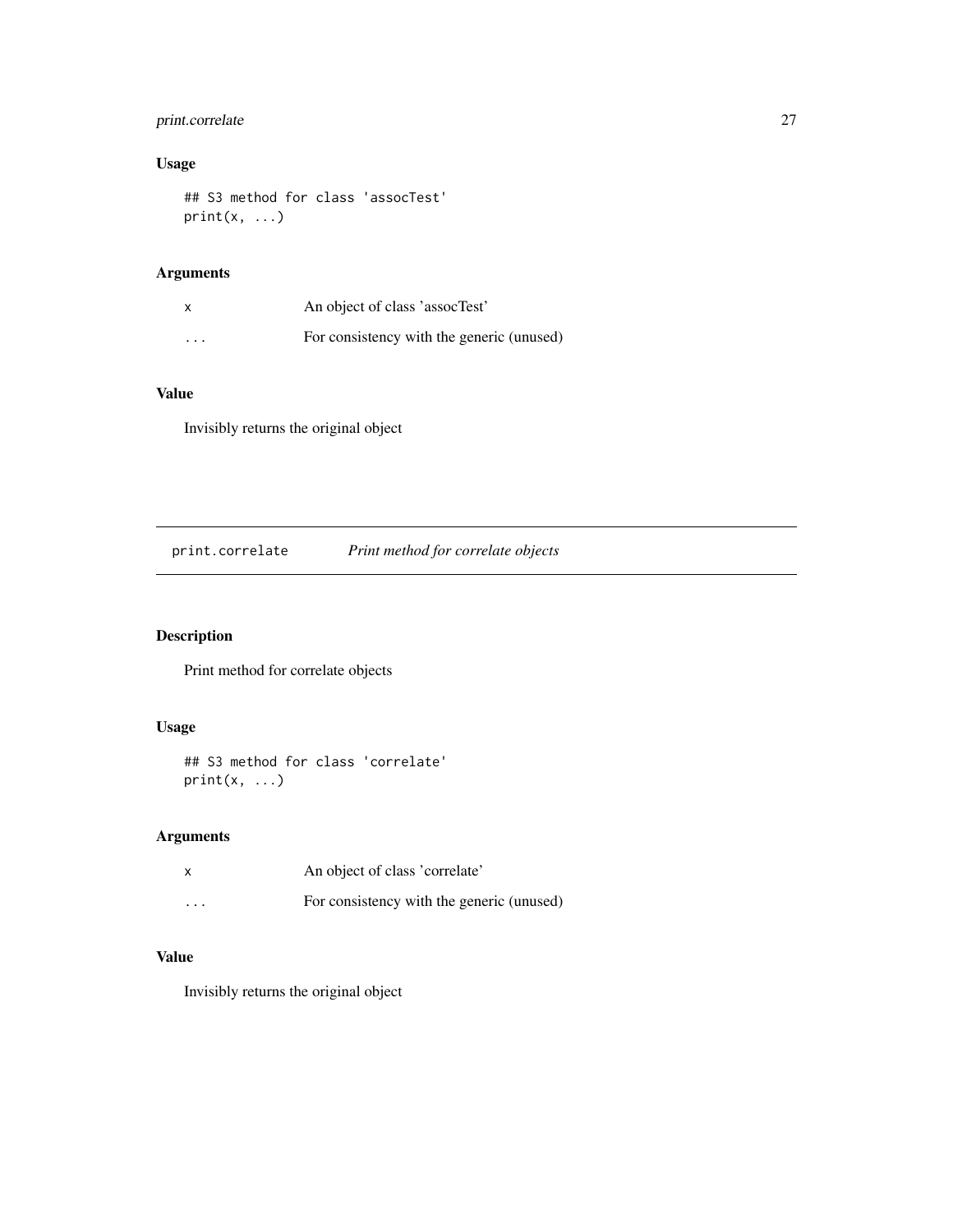<span id="page-27-0"></span>

# Description

Print method for lsr goodness-of-fit tests

# Usage

```
## S3 method for class 'gofTest'
print(x, \ldots)
```
# Arguments

| X        | An object of class 'gofTest'              |
|----------|-------------------------------------------|
| $\cdots$ | For consistency with the generic (unused) |

# Value

Invisibly returns the original object

print.TTest *Print method for lsr t-tests*

# Description

Print method for lsr t-tests

## Usage

```
## S3 method for class 'TTest'
print(x, \ldots)
```
# Arguments

|          | An object of class 'TTest'                |
|----------|-------------------------------------------|
| $\cdots$ | For consistency with the generic (unused) |

## Value

Invisibly returns the original object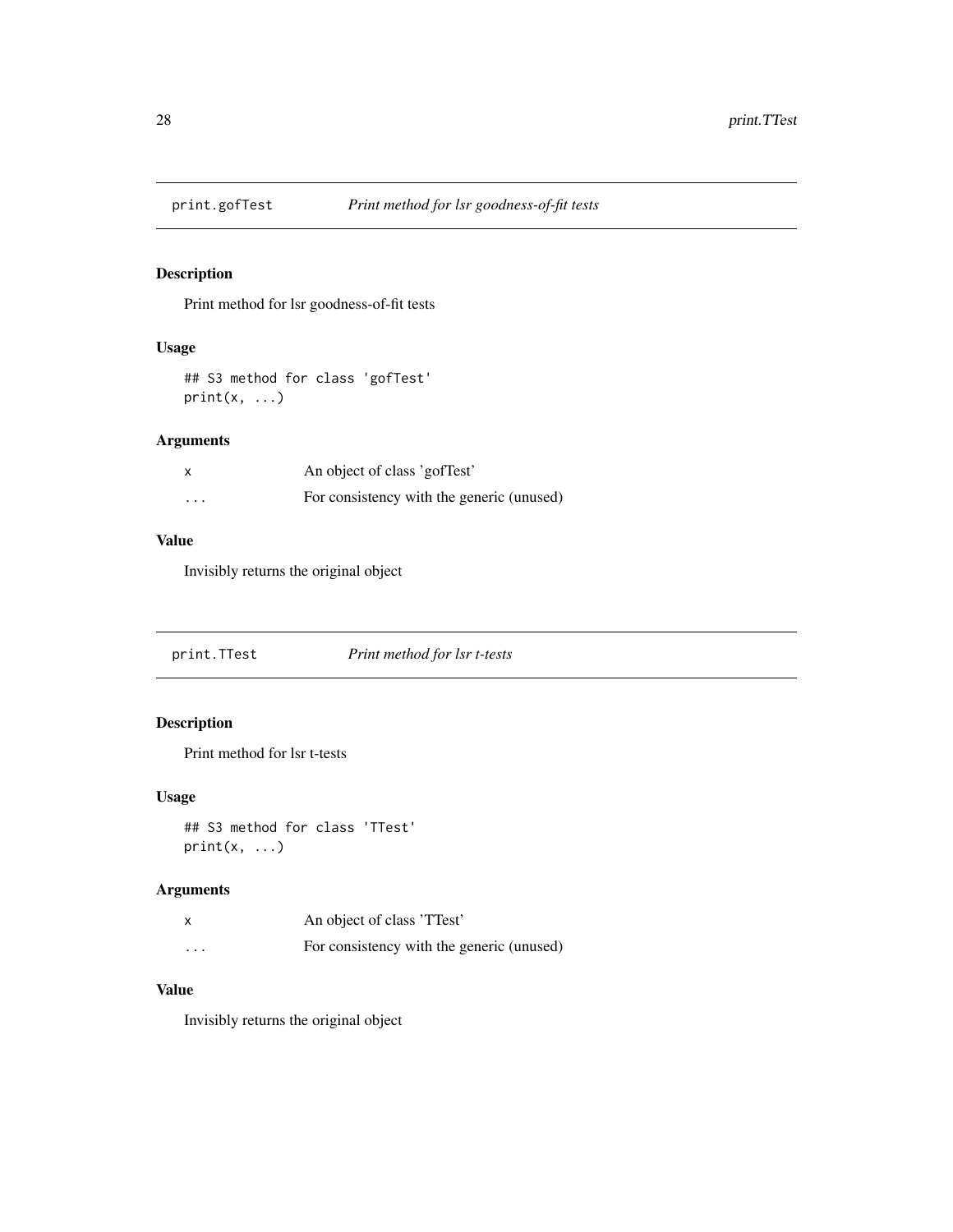<span id="page-28-0"></span>

#### Description

Print method for whoList objects

#### Usage

## S3 method for class 'whoList'  $print(x, \ldots)$ 

#### Arguments

|   | An object of class 'who List'             |
|---|-------------------------------------------|
| . | For consistency with the generic (unused) |

#### Value

Invisibly returns the original object

| Cut by quantiles |  |
|------------------|--|
|------------------|--|

#### Description

Cuts a variable into equal sized categories

It is sometimes convenient (though not always wise) to split a continuous numeric variable x into a set of n discrete categories that contain an approximately equal number of cases. The quantileCut function does exactly this. The actual categorisation is done by the [cut](#page-0-0) function. However, instead of selecting ranges of equal sizes (the default behaviour in cut), the quantileCut function uses the [quantile](#page-0-0) function to select unequal sized ranges so as to ensure that each of the categories contains the same number of observations. The intended purpose of the function is to assist in exploratory data analysis; it is not generally a good idea to use the output of quantileCut function as a factor in an analysis of variance, for instance, since the factor levels are not interpretable and will almost certainly violate homogeneity of variance.

#### Usage

quantileCut(x, n, ...)

#### Arguments

| $\mathsf{x}$            | A vector containing the observations. |
|-------------------------|---------------------------------------|
| n                       | Number of categories                  |
| $\cdot$ $\cdot$ $\cdot$ | Additional arguments to cut           |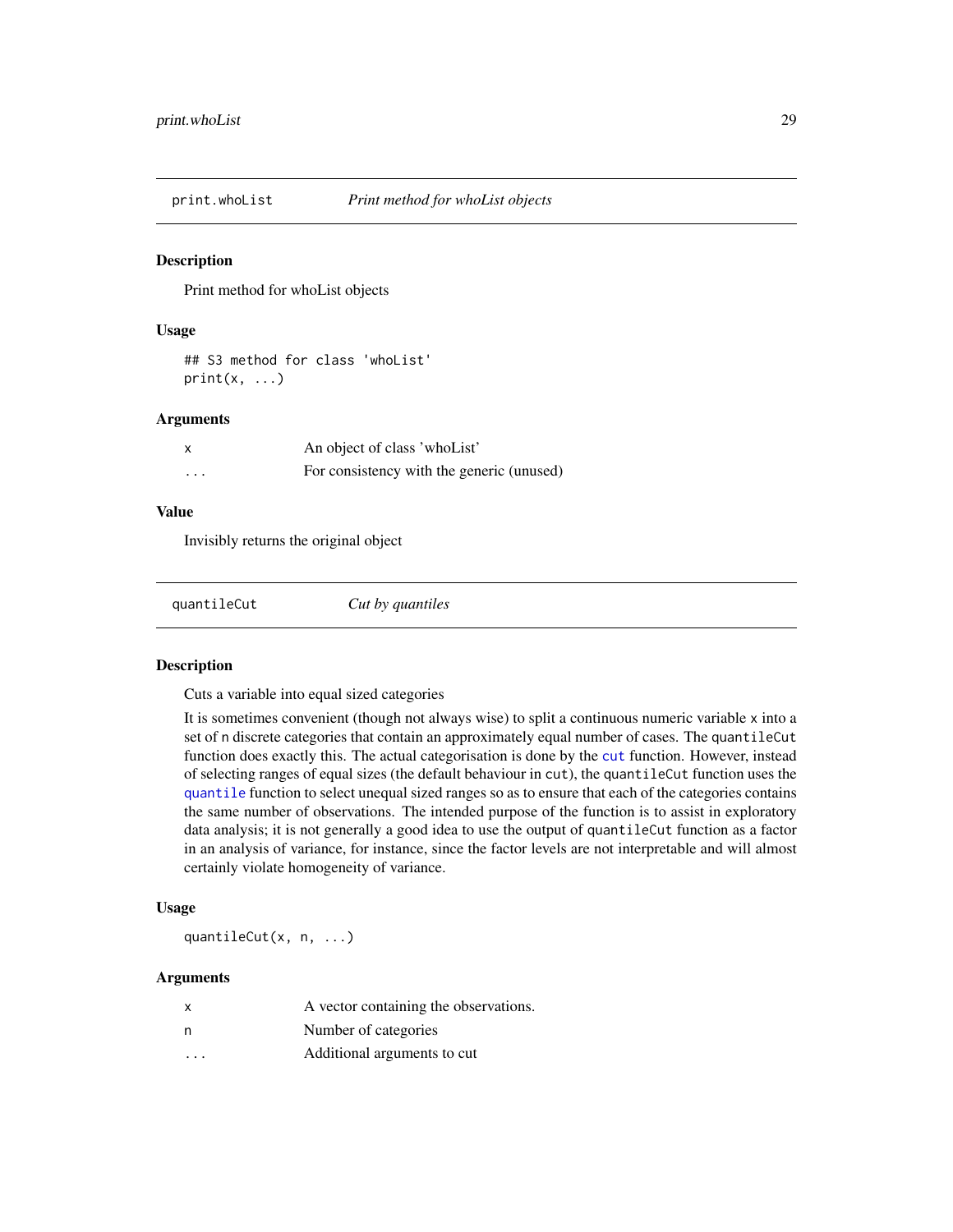# <span id="page-29-0"></span>Value

A factor containing n levels. The factor levels are determined in the same way as for the cut function, and can be specified manually using the labels argument, which is passed to the cut function.

#### See Also

[cut](#page-0-0), [quantile](#page-0-0)

### Examples

# An example illustrating why care is needed

```
dataset \leq c( 0,1,2, 3,4,5, 7,10,15 ) # note the uneven spread of data
x <- quantileCut( dataset, 3 ) # cut into 3 equally frequent bins
table(x) # tabulate
# For comparison purposes, here is the behaviour of the more standard cut
# function when applied to the same data:
y <- cut( dataset, 3 )
table(y)
```
rmAll *Remove all objects*

#### Description

Removes all objects from the workspace

#### Usage

 $rmAll(ask = TRUE)$ 

#### Arguments

ask Logical value indicating whether to ask user to confirm deletions. Default is **TRUE** 

#### Details

The rmAll function provides a simple way of deleting all objects from the workspace. It is almost equivalent to the usual  $rm(iist = objects())$  command. The only difference that it requires the user to confirm the deletions first if ask = TRUE, after displaying a list of the current objects in the worspace. This can occasionally be useful for teaching purposes.

#### Value

Invisibly returns 0 if no deletions are made, 1 if at least one deletion is made.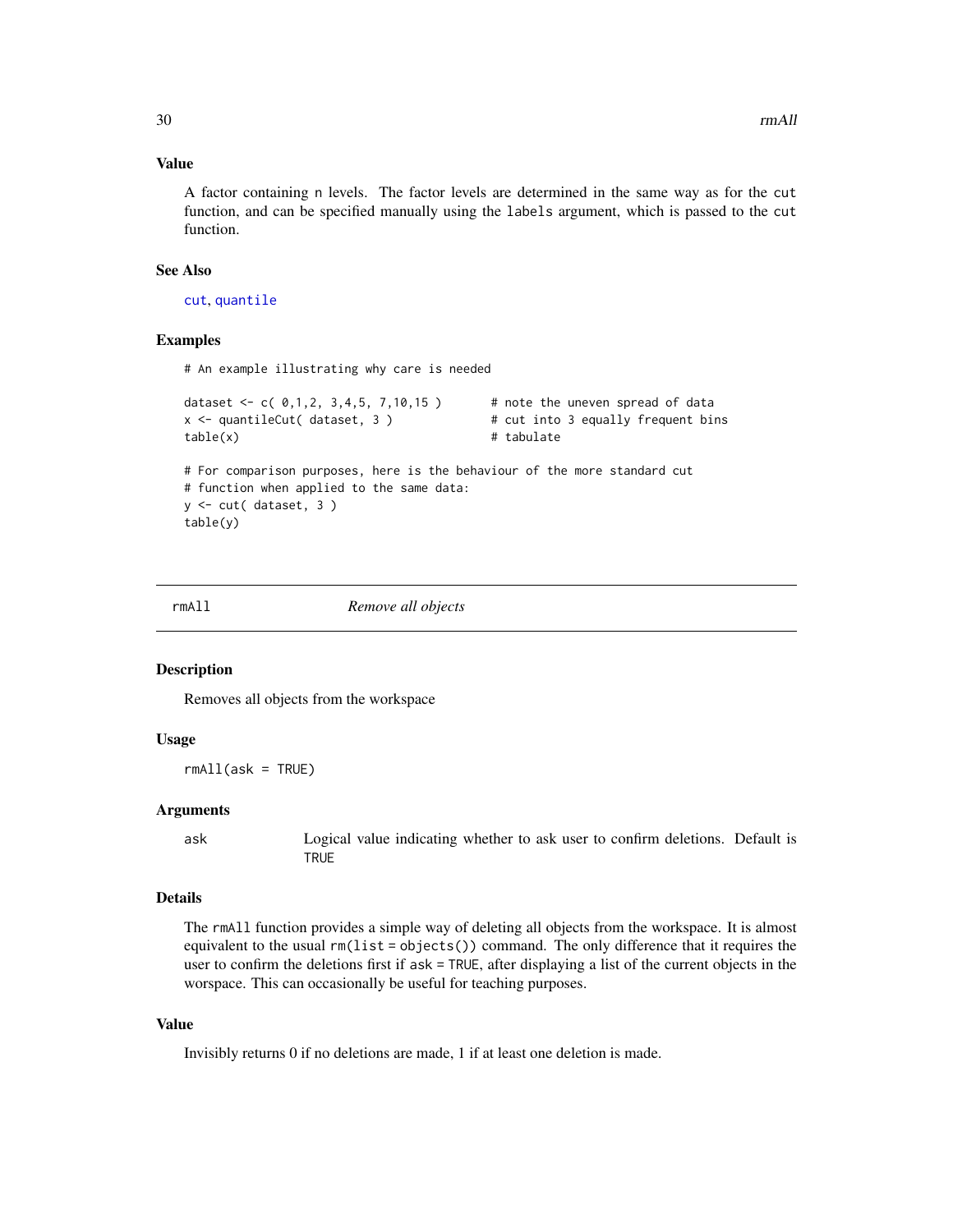#### <span id="page-30-0"></span>sortFrame 31

#### See Also

[rm](#page-0-0)

sortFrame *Sort a data frame*

#### **Description**

Sorts a data frame using one or more variables.

#### Usage

 $sortFrame(x, ..., alphabetical = TRUE)$ 

#### Arguments

| $\boldsymbol{\mathsf{x}}$ | Data frame to be sorted                            |
|---------------------------|----------------------------------------------------|
| $\cdot$ $\cdot$ $\cdot$   | A list of sort terms (see below)                   |
| alphabetical              | Should character vectors be sorted alphabetically? |

#### Details

The simplest use of this function is to sort a data frame x in terms of one or more of the variables it contains. If for instance, the data frame x contains two variables a and b, then the command sortFrame(x,a,b) sorts by variable a, breaking ties using variable b. Numeric variables are sorted in ascending order: to sort in descending order of a and then ascending order of b, use the command sortFrame $(x,-a,b)$ . Factors are treated as numeric variables, and are sorted by the internal codes (i.e., the first factor level equals 1, the second factor levels equals 2 and so on). Character vectors are sorted in alphabetical order, which differs from the ordering used by the [sort](#page-0-0) function; to use the default 'ascii' ordering, specify alphabetical=FALSE. Minus signs can be used in conjunction with character vectors in order to sort in reverse alphabetical order. If c represents a character variable, then sortFrame(x,c) sorts in alphabetical order, whereas sortFrame(x, $-c$ ) sorts in reverse alphabetical order.

It is also possible to specify more complicated sort terms by including expressions using multiple variables within a single term, but care is required. For instance, it is possible to sort the data frame by the sum of two variables, using the command sortFrame $(x, a+b)$ . For numeric variables expressions of this kind should work in the expected manner, but this is not always the case for non-numeric variables: sortFrame uses the [xtfrm](#page-0-0) function to provide, for every variable referred to in the list of sort terms  $(\ldots)$  a numeric vector that sorts in the same order as the original variable. This reliance is what makes reverse alphabetical order (e.g., sortFrame(x,-c)) work. However, it also means that it is possible to specify somewhat nonsensical sort terms for character vectors by abusing the numerical coding (e.g. sortFrame(x,(c-3)^2); see the examples section). It also means that sorting in terms of string operation functions (e.g., nchar) do not work as expected. See examples section. Future versions of sortFrame will (hopefully) address this, possibly by allowing the user to "switch off" the internal use of xtfrm, or else by allowing [AsIs](#page-0-0) expressions to be used in sort terms.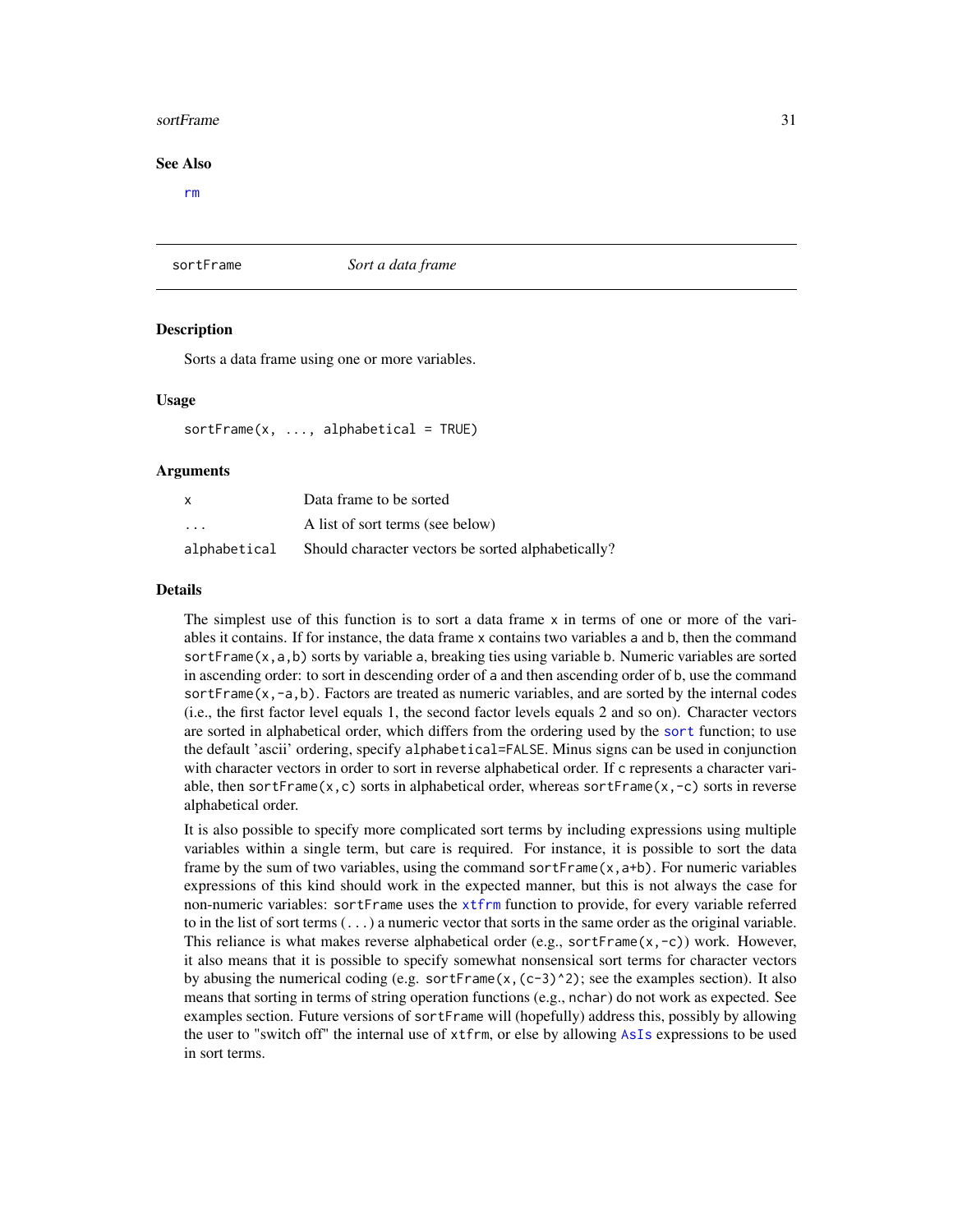# <span id="page-31-0"></span>Value

The sorted data frame

#### See Also

[sort](#page-0-0), [order](#page-0-0), [xtfrm](#page-0-0)

#### Examples

```
txt <- c("bob","Clare","clare","bob","eve","eve")
num1 <- c(3,1,2,0,0,2)
num2 < -c(1,1,3,0,3,2)etc <- c("not","used","as","a","sort","term")
dataset <- data.frame( txt, num1, num2, etc, stringsAsFactors=FALSE )
sortFrame( dataset, num1 )
sortFrame( dataset, num1, num2 )
sortFrame( dataset, txt )
```
standardCoefs *Standardised regression coefficients*

#### Description

Calculates the standardised regression coefficients for a linear model.

#### Usage

standardCoefs(x)

#### Arguments

x A linear model object (i.e. class lm)

#### Details

Calculates the standardised regression coefficients (beta-weights), namely the values of the regression coefficients that would have been observed has all regressors and the outcome variable been scaled to have mean 0 and variance 1 before fitting the regression model. Standardised coefficients are sometimes useful in some applied contexts since there is a sense in which all beta values are "on the same scale", though this is not entirely unproblematic.

### Value

A matrix with the regressors as rows, and the two different regression coefficients (unstandardised and standardised) as the two columns. The columns are labeled b (unstandardised) and beta (standardised).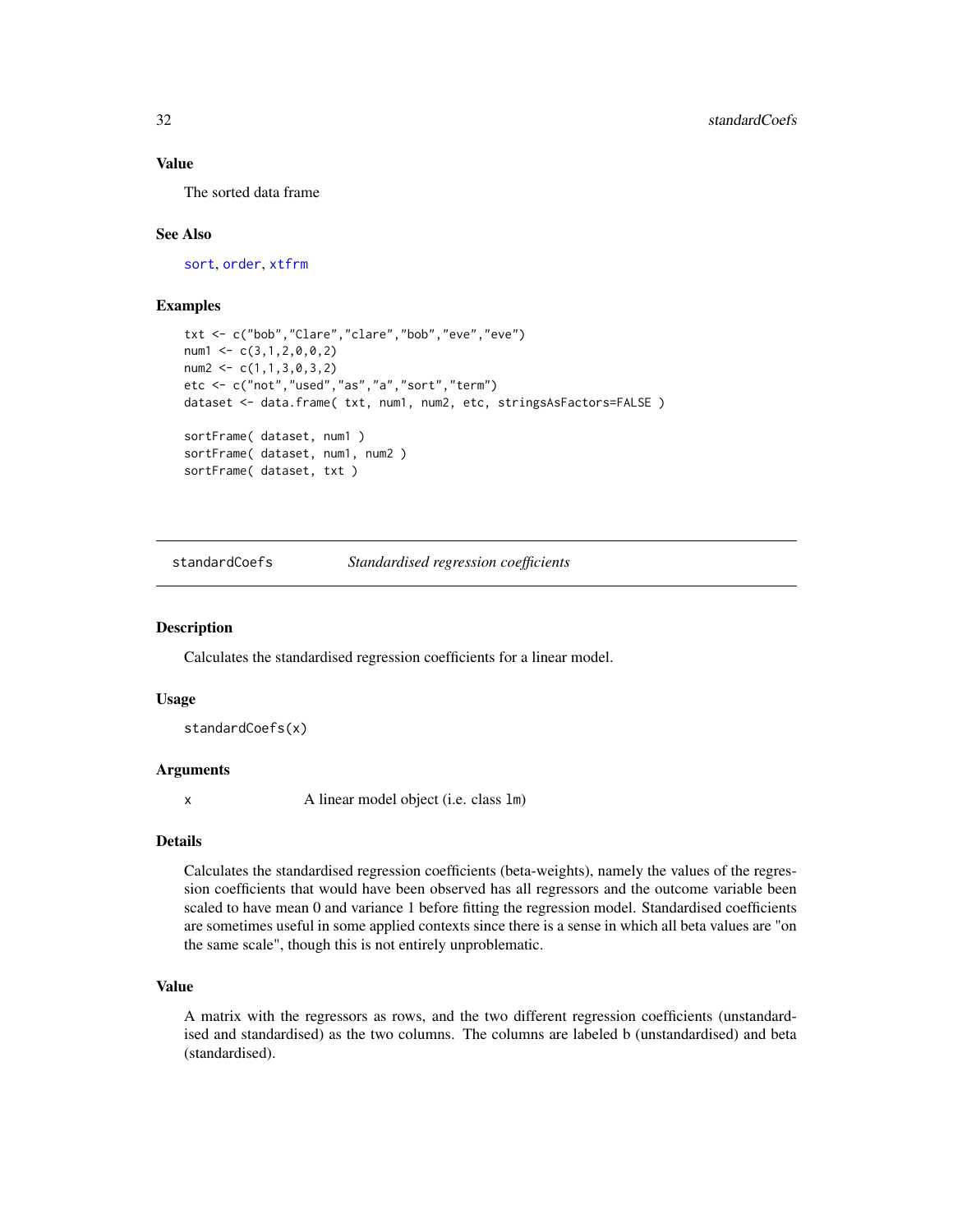#### <span id="page-32-0"></span>tFrame 33

### Examples

```
# Example 1: simple linear regression
# data
X1 <- c(0.69, 0.77, 0.92, 1.72, 1.79, 2.37, 2.64, 2.69, 2.84, 3.41)
Y <- c(3.28, 4.23, 3.34, 3.73, 5.33, 6.02, 5.16, 6.49, 6.49, 6.05)
model1 <- lm( Y \sim X1 ) # run a simple linear regression
coefficients( model1 ) # extract the raw regression coefficients
standardCoefs( model1 ) # extract standardised coefficients
# Example 2: multiple linear regression
X2 <- c(0.19, 0.22, 0.95, 0.43, 0.51, 0.04, 0.12, 0.44, 0.38, 0.33)
model2 <- lm( Y ~ X1 ~ + ~ X2 ) # new model
standardCoefs(model2) # standardised coefficients
#Example 3: interaction terms
model3 <- lm( Y ~ X1 * X2 )coefficients( model3 )
standardCoefs( model3 )
# Note that these beta values are equivalent to standardising all
# three regressors including the interaction term X1:X2, not merely
# standardising the two predictors X1 and X2.
```
tFrame *Transpose a data frame*

#### Description

Transposes a data frame, converting variables to cases and vice versa

# Usage

tFrame(x)

#### Arguments

x The data frame to be transposed.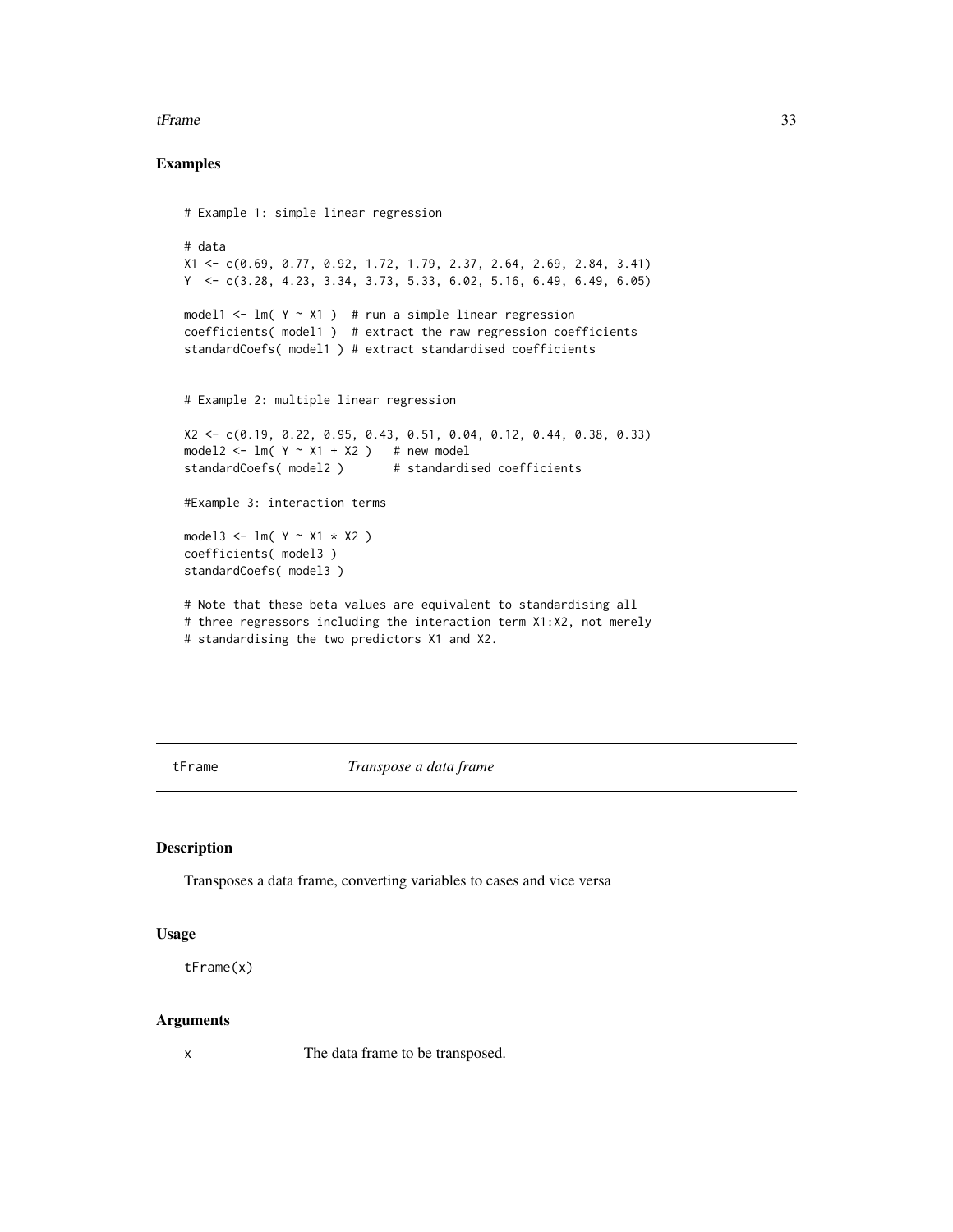#### <span id="page-33-0"></span>Details

The tFrame function is a convenience function that simply transposes the input data frame and coerces the result back to a data frame. Apart from a very small amount of exception handling, it is equivalent to as.data.frame $(t(x))$ . It exists simply because I sometimes find it convenient when teaching statistics to discuss simple data handling before going into details regarding coercion; similarly, since I generally have students work with data frames before exposing them to matrices, it is convenient to have a transpose function that returns a data frame as output.

Naturally, the tFrame function should only be used when it is actually sensible to think of the cases of x as variables in their own right. In real life I expect that this maps almost perfectly onto those cases where x could be a matrix just as easily as a data frame, so I don't believe that tFrame is useful in real world data analysis. It is intended as a teaching tool.

#### Value

The transposed data frame

#### See Also

#### [t](#page-0-0)

#### Examples

```
# Create a data frame that could sensibly be transposed...
Gf \le c(105, 119, 121, 98) # fluid intelligence for 4 people
Gc \leq c(110, 115, 119, 103) # crystallised intelligence
Gs <- c(112, 102, 108, 99) # speed of processing
dataset <- data.frame( Gf, Gc, Gs )
rownames(dataset) <- paste( "person", 1:4, sep="" )
print(dataset)
```
# Now transpose it... tFrame( dataset )

unlibrary *Unload a package*

#### **Description**

A wrapper function to [detach](#page-0-0) that removes a package from the search path, but takes a package name as input similar to [library](#page-0-0).

#### Usage

```
unlibrary(package)
```
#### Arguments

package A package name, which may be specified with or without quotes.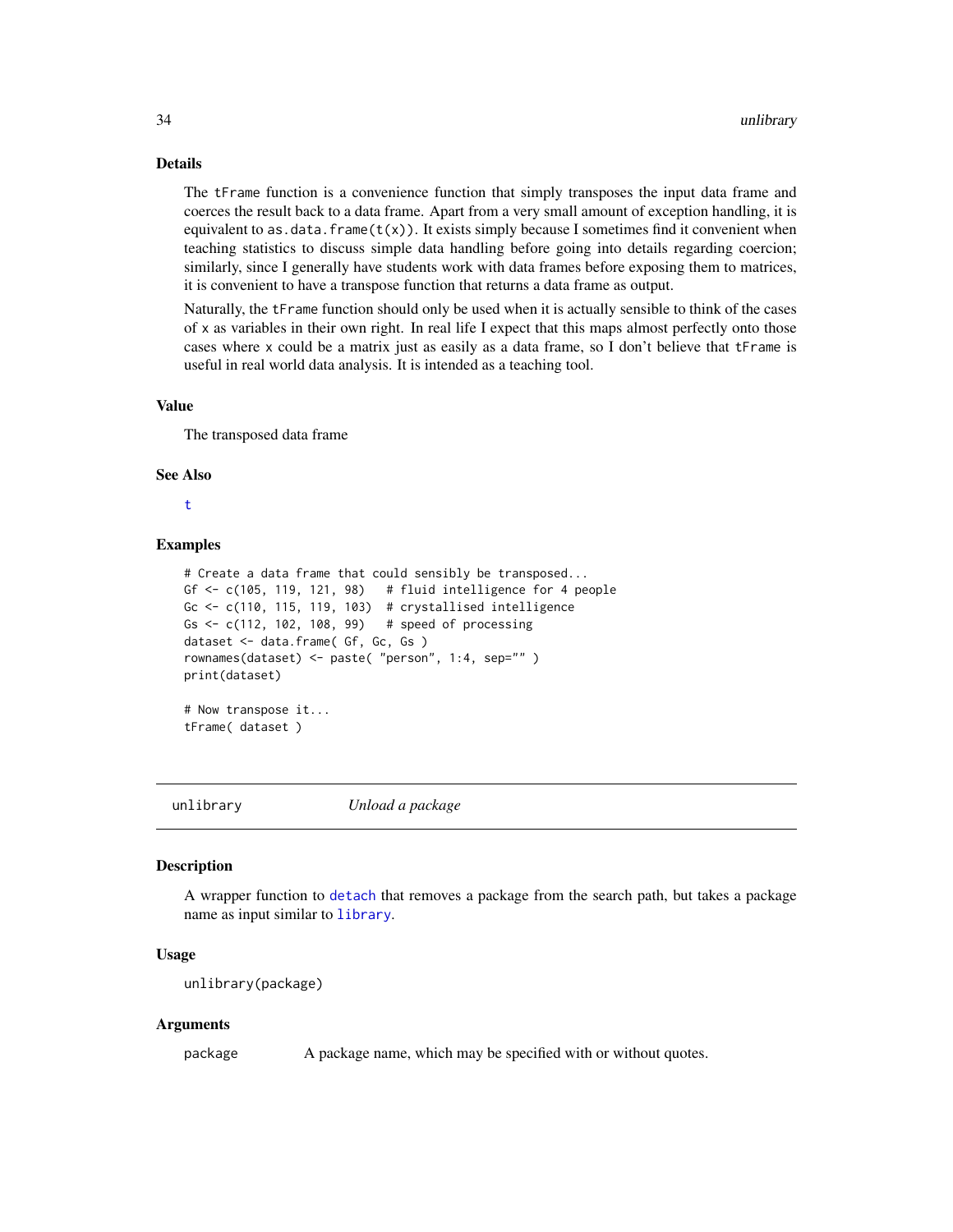#### <span id="page-34-0"></span> $\mu$  and  $\sigma$  35

# Details

Unloads a package. This is just a wrapper for the detach function. However, the package argument is just the name of the package (rather than the longer string that is required by the detach function), and – like the library function – can be specified without quote marks. The unlibrary function does not unload dependencies, only the named package.

The name "unlibrary" is a bit of an abuse of both R terminology (in which one has a library of packages) and the English language, but I think it helps convey that the goal of the unlibrary function is to do the opposite of what the library function does.

# Value

Identical to detach.

#### See Also

[library](#page-0-0), [require](#page-0-0), [detach](#page-0-0)

#### who *Contents of workspace*

#### Description

Prints out a simple summary of all the objects in the workspace

#### Usage

who(expand = FALSE)

### Arguments

expand Should R "expand" data frames when listing variables? If expand = TRUE, variables inside a data frame are included in the output. The default is FALSE

#### Details

The who function prints out some basic information about all variables in the workspace. Specifically, it lists the names of all variables, what class they are, and how big they are (see below for specifics). If the expand argument is TRUE it will also print out the same information about variables within data frames. See the examples below to see what the output looks like.

The purpose for the function is to show more information than the objects function (especially as regards the names of variables inside data frames), but not to show as much detail as the ls.str function, which is generally too verbose for novice users.

The "size" of an object is only reported for some kinds of object: specifically, only those objects whose [mode](#page-19-1) is either numeric, character, logical, complex or list. Nothing is printed for any other kind of object. If the object has explicit dimensions (e.g., data frames or matrices) then who prints out the dimension sizes (e.g., "2 x 3"). Otherwise the length of the object is printed.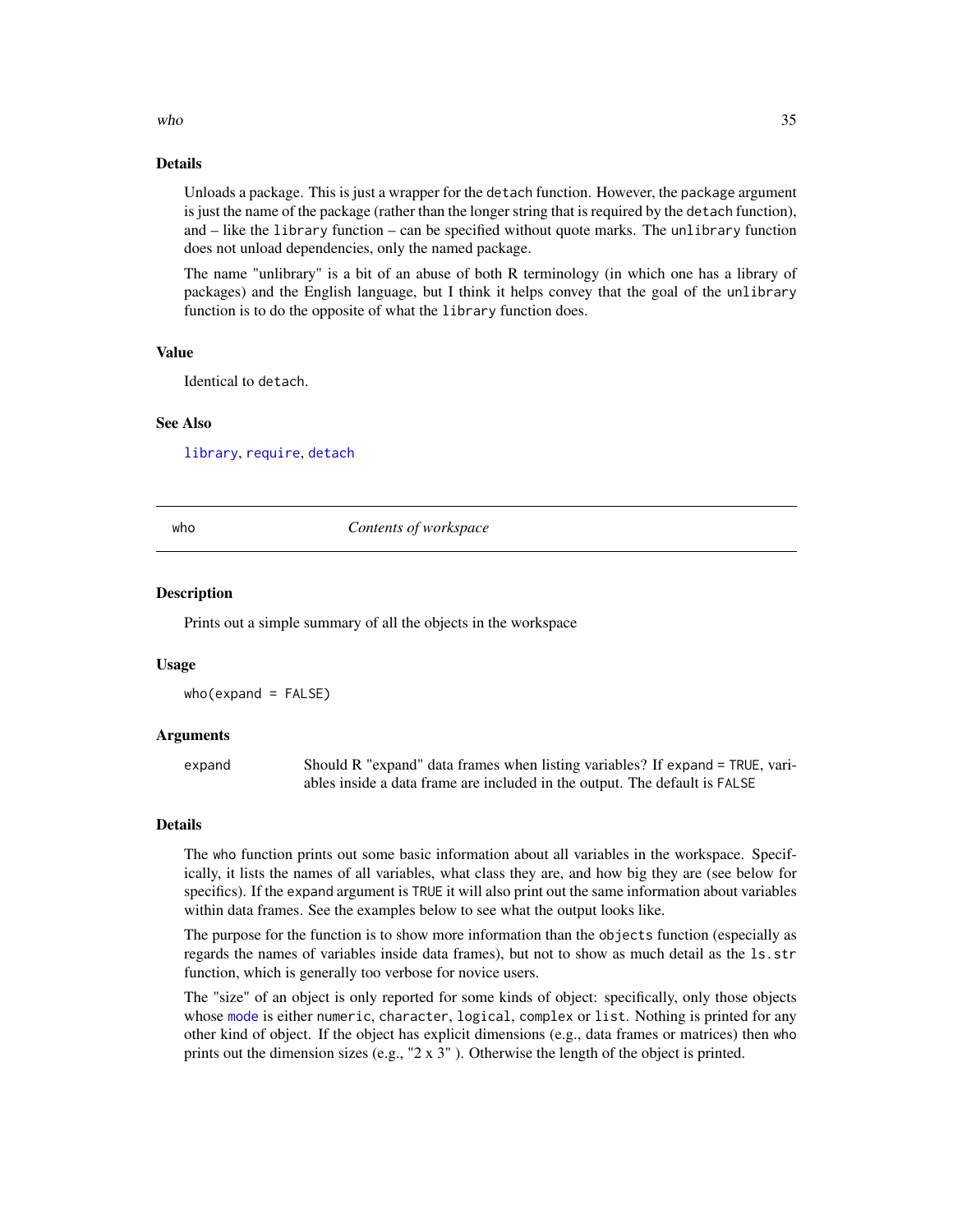# Value

who returns an object of class whoList which is just a data frame with a dedicated print method.

# See Also

[objects](#page-0-0), [ls.str](#page-0-0)

# Examples

```
\text{cats} \leftarrow 4mood <- "happy"
who()
dataset <- data.frame(
  hi = c( "hello","cruel","world" ),
  pi = c( 3,1,4 )
\mathcal{L}who()
who(expand = TRUE)
```
<span id="page-35-1"></span>

| wideToLong | Reshape from wide to long |
|------------|---------------------------|
|            |                           |

# Description

Reshape a data frame from wide form to long form using the variable names

# Usage

```
wideToLong(data, within = "within", sep = "_", split = TRUE)
```
## Arguments

| data   | The data frame.                                                          |
|--------|--------------------------------------------------------------------------|
| within | Name to give to the long-form within-subject factor(s)                   |
| sep    | Separator string used in wide-form variable names                        |
| split  | Should multiple within-subject factors be split into multiple variables? |

<span id="page-35-0"></span>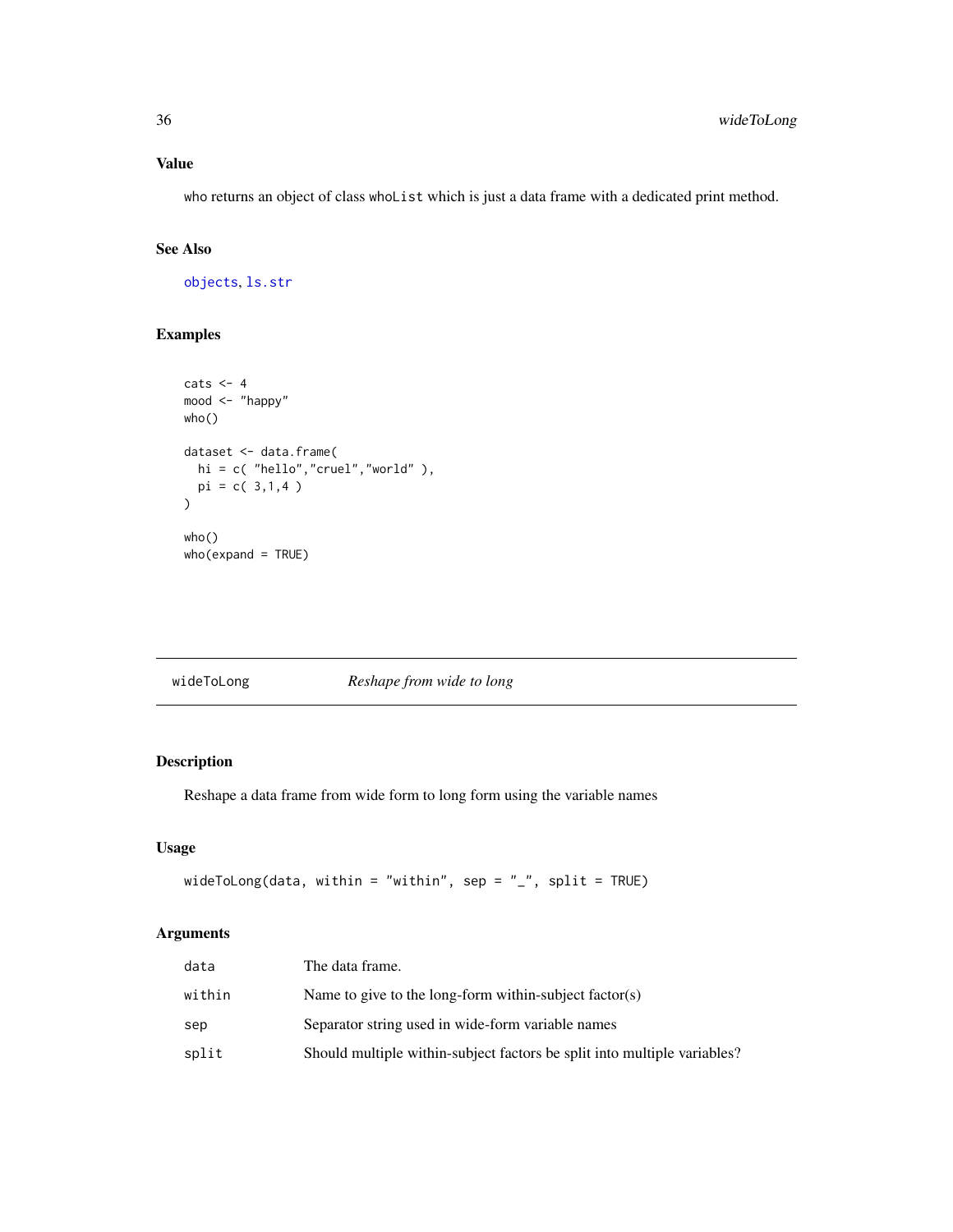#### <span id="page-36-0"></span>wideToLong 37

#### Details

The wideToLong function is the companion function to longToWide. The data argument is a "wide form" data frame, in which each row corresponds to a single experimental unit (e.g., a single subject). The output is a "long form" data frame, in which each row corresponds to a single observation.

The wideToLong function relies on the variable names to determine how the data should be reshaped. The naming scheme for these variables places the name of the measured variable first, followed by the levels of the within-subjects variable(s), separated by the separator string sep (default is \_) The separator string cannot appear anywhere else in the variable names: variables without the separator string are assumed to be between-subject variables.

If the experiment measured the accuracy of participants at some task at two different points in time, then the wide form data frame would contain variables of the form accuracy\_t1 and accuracy\_t2. After reshaping, the long form data frame would contain one measured variable called accuracy, and a within-subjects factor with levels t1 and t2. The name of the within-subjects factor is the within argument.

The function supports experimental designs with multiple within-subjects factors and multi-variable observations. For example, suppose each experimental subject is tested in two conditions (cond1 and cond2), on each of two days (day1 and day2), yielding an experimental design in which four observations are made for each subject. For each such observation, we record the mean response time MRT for and proportion of correct responses PC for the participant. The variable names needed for a design such as this one would be MRT\_cond1\_day1, MRT\_cond1\_day2, PC\_cond1\_day1, etc. The within argument should be a vector of names for the within-subject factors: in this case, within = c("condition","day").

By default, if there are multiple within-subject factors implied by the existence of multiple separators, the output will keep these as distinct variables in the long form data frame (split=FALSE). If split=TRUE, the within-subject factors will be collapsed into a single variable.

# Value

A data frame containing the reshaped data

#### See Also

[longToWide](#page-18-1), [reshape](#page-0-0)

#### Examples

```
# Outcome measure is mean response time (MRT), measured in two conditions
# with 4 participants. All participants participate in both conditions.
```

```
wide \le data.frame( accuracy_t1 = c( .15, .50, .78, .55), # accuracy at time point 1
                  accuracy_t2 = c(.55,.32,.99,.60), # accuracy at time point 2
                  id = 1:4 ) \qquad \qquad # id variable# convert to long form
```
wideToLong( wide, "time" )

# A more complex design with multiple within-subject factors. Again, we have only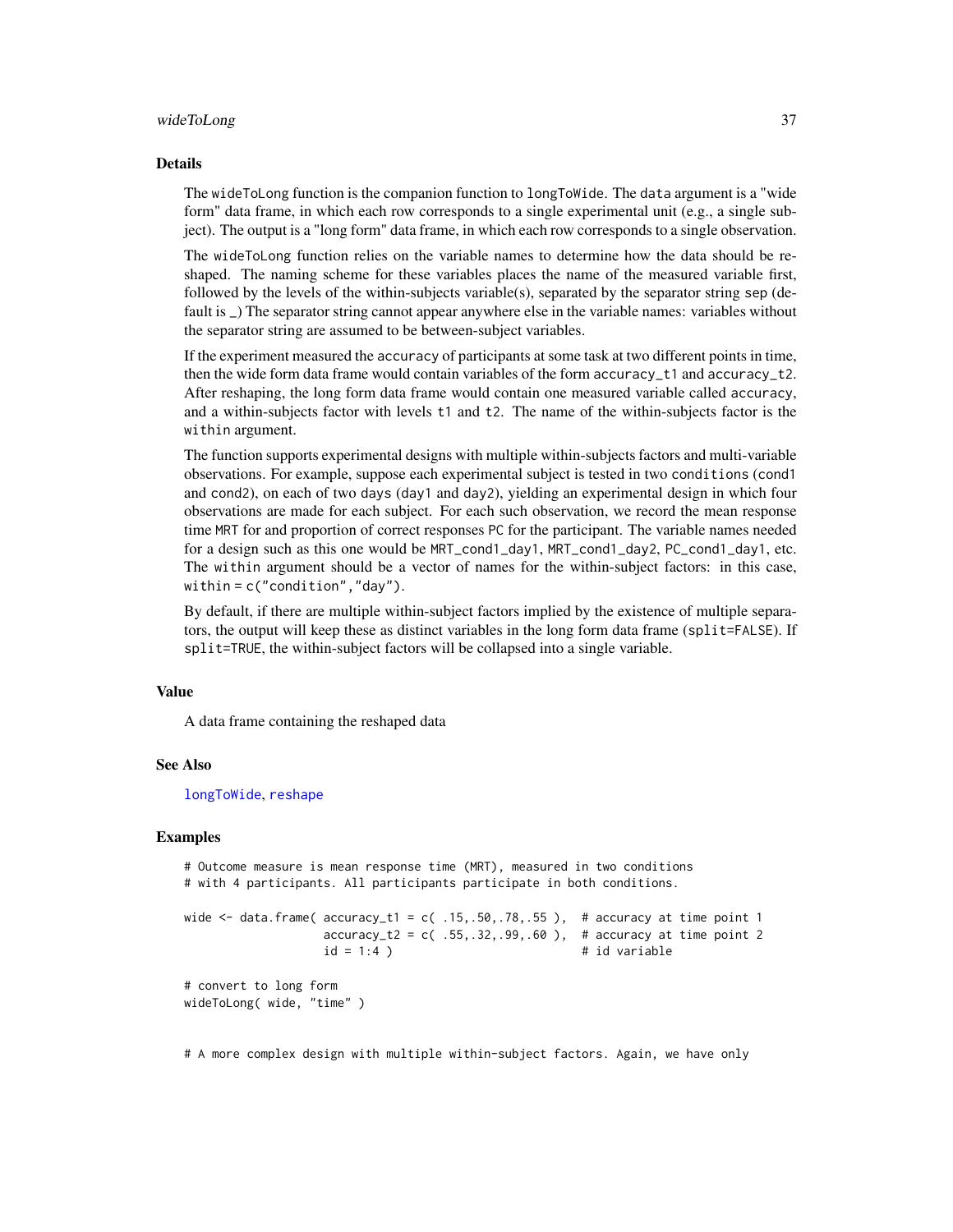# four participants, but now we have two different outcome measures, mean response # time (MRT) and the proportion of correct responses (PC). Additionally, we have two # different repeated measures variables. As before, we have the experimental condition # (cond1, cond2), but this time each participant does both conditions on two different # days (day1, day2). Finally, we have multiple between-subject variables too, namely # id and gender.

```
wide2 \leq data.frame( id = 1:4,
                     gender = factor( c("male","male","female","female") ),
                     MRT_cond1_day1 = c( 415,500,478,550 ),
                     MRT_cond2_day1 = c( 455,532,499,602 ),
                     MRT_cond1_day2 = c( 400,490,468,502 ),
                     MRT_cond2_day2 = c( 450,518,474,588 ),
                     PC_{cond1_day1} = c(79,83,91,75),
                     PC_{cond2-day1} = c(82,86,90,78),
                     PC_{cond1_day2} = c(88,92,98,89),
                     PC_cond2_day2 = c( 93,97,100,95 ) )
# conversion to long form:
wideToLong( wide2 )
wideToLong( wide2, within = c("condition","day") )
```

```
# treat "condition x day" as a single repeated measures variable:
wideToLong( wide2, split = FALSE)
```